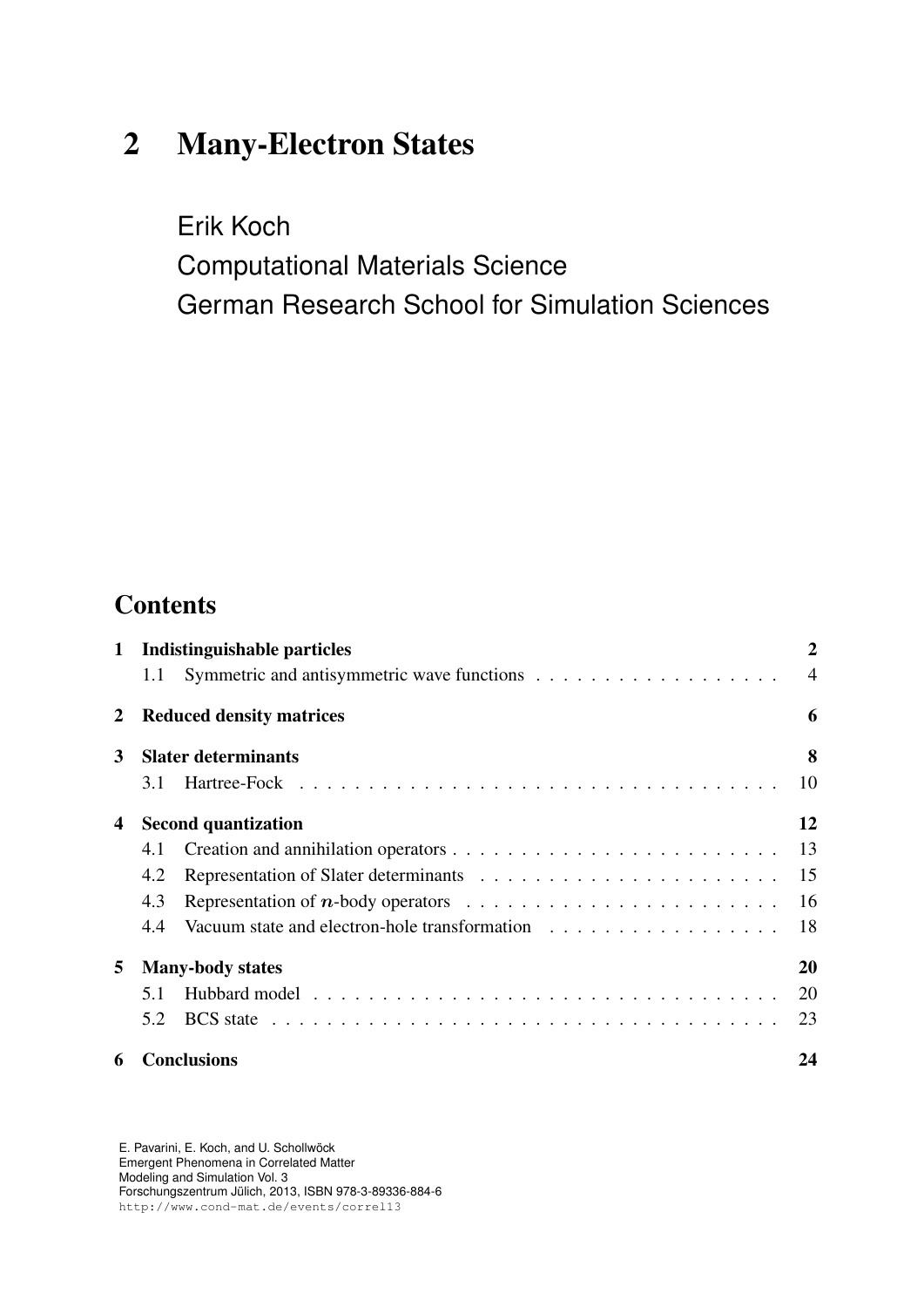### <span id="page-1-0"></span>1 Indistinguishable particles

Everyday experience tells us that no two objects are the same. We can always find some properties in which they differ. We can even tell identical twins apart, if only we know them well enough: their characteristic traits give them individuality. It has therefore been argued that objects that cannot be distinguished must be identical, as Leibnitz did with his Principle of the Identity of Indiscernibles [\[1\]](#page-24-0). We might, however, imagine a replicator that could produce a perfect clone that is identical to the original in every respect. Still, being material objects, original and clone cannot be at the same place at the same time. So even then we could tell original and clone apart by closely following their trajectory in space. This is, of course, only possible in a classical setting. Quantum mechanically, our knowledge of the actual position is limited by the uncertainty principle.

While the idea of identical clones sounds like science fiction, it is standard fare in modern physics: with the discovery of the periodic table it was realized that all materials are built from a small set of different types of atoms, the elementary particles of chemistry. The notion of elementary particle seems, however, to depend on the energy range of interest. While from a chemist's point of view all atoms of a given element are identical, probing the atom at higher energies, we can actually find an internal structure, allowing us to distinguish atoms of the same type but in different excited states [\[2\]](#page-24-1). Probing at even higher energies, it turns out that atoms are built of more elementary particles: electrons and the nuclei. These are the elementary particles of condensed-matter physics and quantum chemistry. At still higher energies the nuclei turn out to be built of protons and neutrons, which at even higher energies appear to be built of *up* and *down* quarks.

The elementary particle we will mainly be concerned with here is the electron. For a system of two electrons we can write the wave function as  $\Psi(x_1, x_2)$ , where  $x_1$  are the degrees of freedom, e.g., position and spin, of the first electron, and  $x_2$  those of the second. As indistinguishable particles, the labeling as first and second electron is of course arbitrary, and we can ask how the wave function changes when we exchange the labels, putting the first electron at  $x_2$  and the second at  $x_1$ . Such a reordering is performed by the permutation operator  $P$ :

$$
P\Psi(x_1,x_2)=\Psi(x_2,x_1).
$$

Indistinguishability implies that the observables do not change under a relabeling of the particles. This is true, in particular, for the probability density:  $|\Psi(x_1, x_2)|^2 = |\Psi(x_2, x_1)|^2$ , i.e.,

<span id="page-1-1"></span>
$$
P\Psi(x_1, x_2) = e^{i\varphi} \Psi(x_1, x_2)
$$
\n<sup>(1)</sup>

with some phase  $\varphi$ . When permuting twice gives the identity,  $P^2 = 1$ , then  $e^{2i\varphi} = 1$ , i.e.,  $\varphi$ can only take two different values:  $\varphi = 2\pi$ , meaning that the wave function does not change (*symmetric*), or  $\varphi = \pi$ , which means that it changes sign (*antisymmetric*) under the permutation P. These are the irreducible representations of the permutation group. A particular consequence of antisymmetry is that for  $\Psi(x_1, x_2 \to x_1) = 0$ , i.e., the two particles can never be found at the same place. This is the Pauli principle.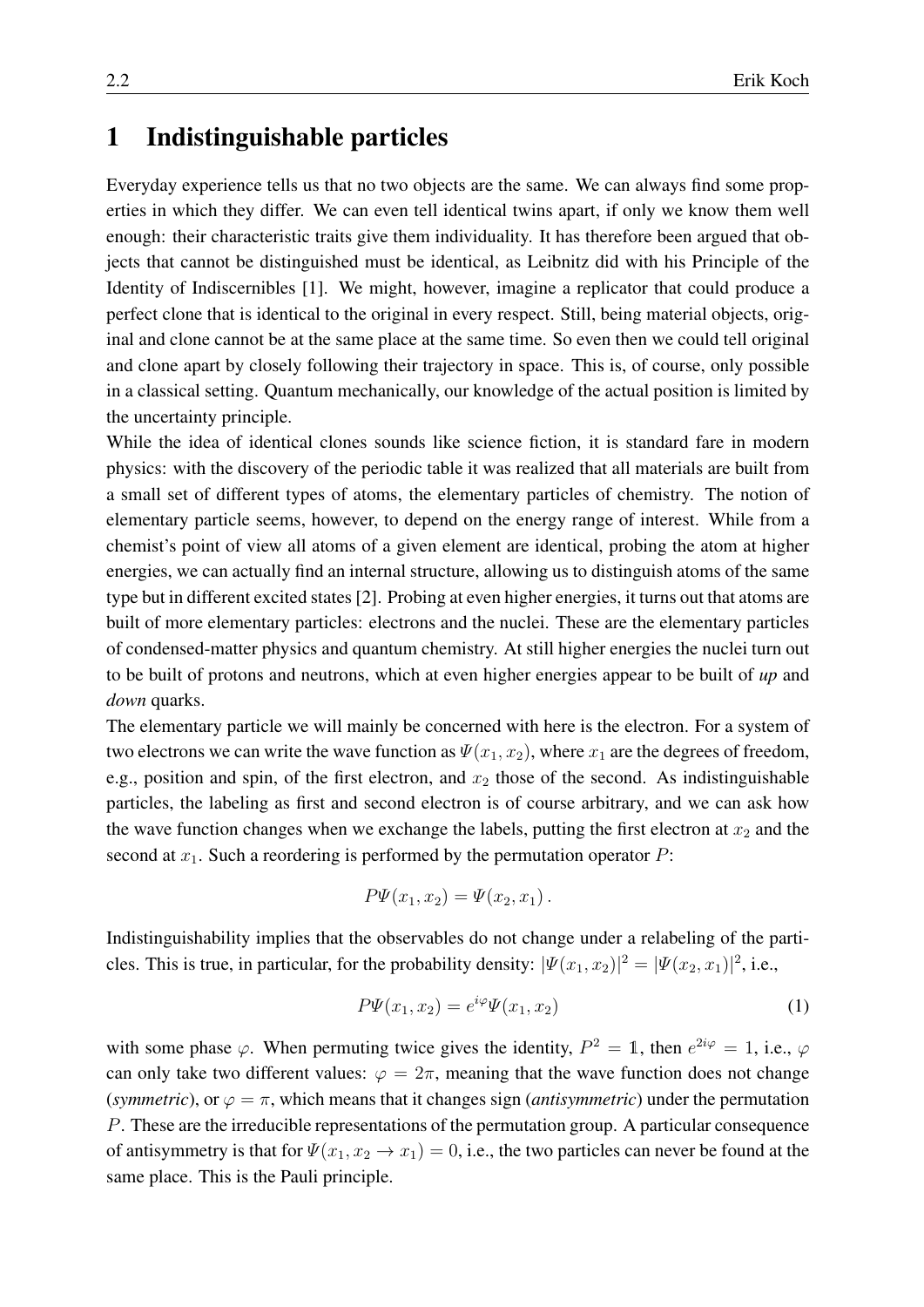

<span id="page-2-0"></span>Fig. 1: *Permutation of particles: In 3-dimensional space the permutation is independent of the path along which the particles are exchanged. In 2-dimensional space it matters how the exchange paths wind around each other, giving rise to the braid group and fractional statistics. In 1-dimension, particles have to pass through each other in order to exchange their positions.*

The definition of indistinguishability is that no experiment can distinguish one particle from the other. Consequently, observables involving indistinguishable particles must remain unchanged when the particles are relabeled, or, more technically, they must commute with all possible permutations of the particles. This applies, in particular, to the Hamiltonian:  $[P, H] = 0$ . This implies that the symmetric and antisymmetric components of the many-body wave function are not mixed by the Hamiltonian: if the initial wave function is symmetric/antisymmetric, this does not change under time evolution.

There is an intriguing connection between the spin of the indistinguishable particles and the symmetry of their many-body wave function: for particles with integer spin (bosons) the wave function is symmetric under particle permutations, for fermions (half-integer spin) the wave function is antisymmetric. In non-relativistic quantum mechanics this *spin-statistics connection* is incorporated *ad hoc* via the initial conditions. In relativistic field-theory the connection between spin and statistics can be derived under fairly general assumptions on the axioms of the theory [\[3,](#page-24-2) [4\]](#page-24-3). For popular accounts, see [\[5,](#page-24-4) [6\]](#page-24-5). More recently there have been efforts to establish the spin-statistics connection in non-relativistic quantum mechanics. The basic idea of the approach is to perform the permutation of particles along a smooth path, where the spin picks up a geometric phase  $\varphi$  [\[7\]](#page-24-6).

The concept of permuting particles by moving them along paths is also vital for understanding the statistics in lower-dimensional systems. Let us permute two particles by moving particle one along path  $\gamma_1(t)$  from  $\gamma_1(0) = x_1$  to  $\gamma_1(1) = x_2$  and the other particle along  $\gamma_2(t)$  from  $x_2$  to  $x_1$ . If we call this operation  $P_\gamma$ , then  $P_\gamma^2$  is given by moving particle one first along  $\gamma_1(t)$ from  $x_1$  to  $x_2$  and then along  $\gamma_2(t)$  from  $x_2$  back to  $x_1$  and likewise for the other particle. In three and higher dimensions these combined paths can be continuously deformed into the paths  $\iota_1(t) = x_1$  and  $\iota_2(t) = x_2$ , which correspond to not moving the particles at all, i.e., the identity. Since the paths are homotopic,  $P_{\gamma}^2 = 1$ , as assumed above. In two dimensions this is not the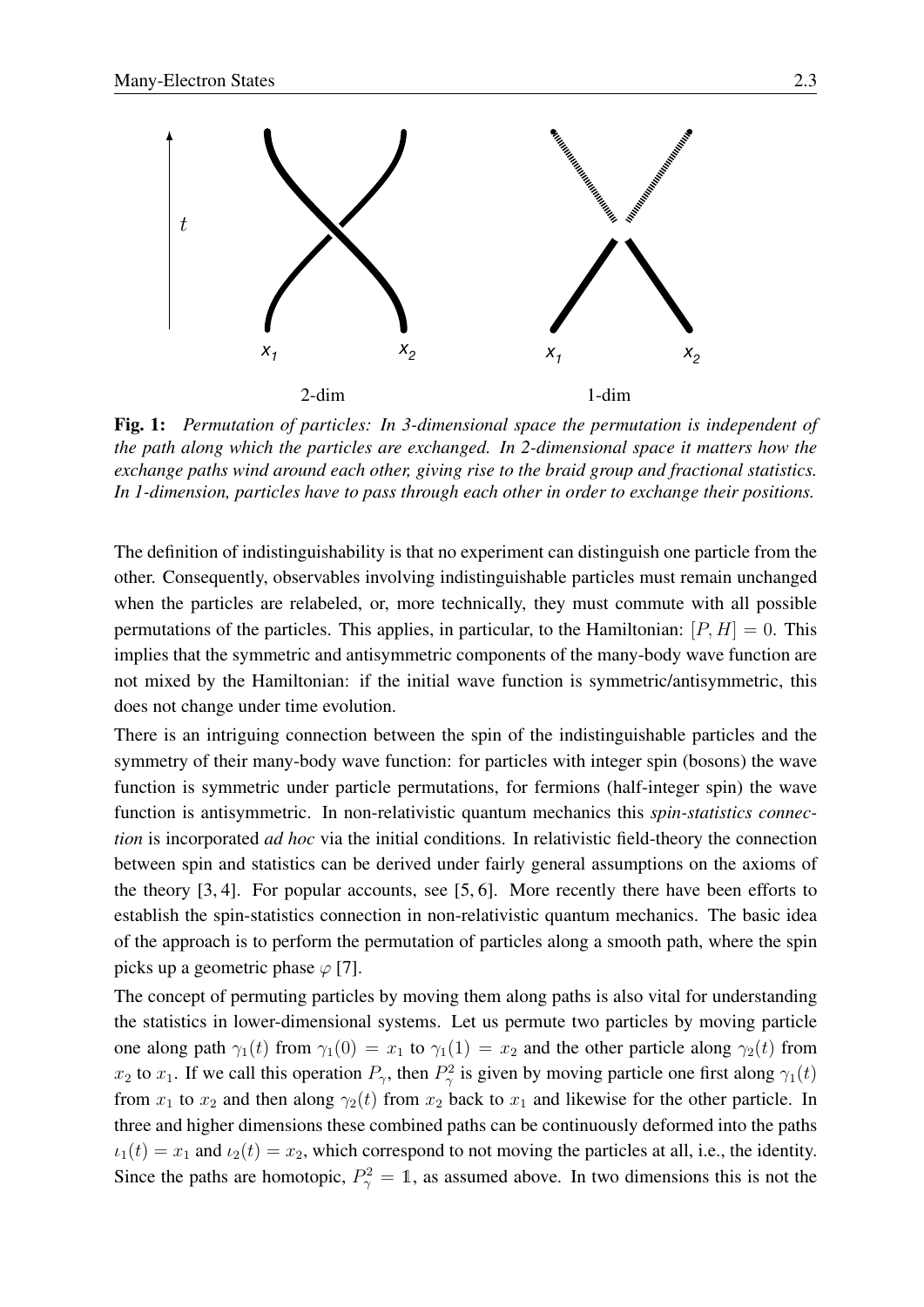case. Let us assume the two paths  $\gamma_1(t)$  and  $\gamma_2(t)$  that exchange the particles wind around each other in clockwise direction as shown in Fig. [1.](#page-2-0) Applying this operation a second time, we obtain paths winding around each other twice to restore the original order of particles. These are however not homotopic to the paths corresponding to the identity 1, as deforming  $\gamma_1(t)$ and  $\gamma_2(t)$  into  $\iota_1$  and  $\iota_2$  would involve passing the curves through one another. Thus in two dimensions  $P^2_\gamma$  need not be the identity and thus there is no restriction on the phase  $\varphi$  in [\(1\)](#page-1-1). Since any phase is allowed, particles with such statistics are called anyons [\[8\]](#page-24-7). They appear, e.g., as quasiparticles in the fractional quantum Hall effect.

In one dimension two particles would have to pass through each other to exchange their positions. Therefore particles that cannot be at the same position, as is true for fermions, cannot exchange their positions. Then configuration space splits into equivalent parts, each with a specific ordering of the particles, separated from each other by nodes in the wave function where the coordinates of at least two particles agree. In each of these nodal pockets the ground state wave function is non-vanishing [\[9\]](#page-24-8). This is what makes many one-dimensional systems solvable [\[10\]](#page-24-9).

#### <span id="page-3-0"></span>1.1 Symmetric and antisymmetric wave functions

The (anti)symmetry of a many-body wave function has profound effects on the physical properties of the system. This can already be seen for a simple system of two particles, with one particle in a state  $\varphi_a(x)$  and the other in state  $\varphi_b(x)$ . When the particles are distinguishable the many-body wave function could be

$$
\Psi_{12}(x_1, x_2) = \varphi_a(x_1)\varphi_b(x_2) \quad \text{or} \quad \Psi_{21}(x_1, x_2) = \varphi_b(x_1)\varphi_a(x_2) \ . \tag{2}
$$

For indistinguishable particles the wave functions is (anti)symmetric

$$
\Psi_{\pm}(x_1, x_2) = \frac{1}{\sqrt{2}} \big( \Psi_{12}(x_1, x_2) \pm \Psi_{21}(x_1, x_2) \big) . \tag{3}
$$

We can then calculate the expectation value of the squared distance

$$
\langle (x_1 - x_2)^2 \rangle = \langle x_1^2 \rangle + \langle x_2^2 \rangle - 2 \langle x_1 x_2 \rangle . \tag{4}
$$

For wave function  $\Psi_{12}$ , assuming that the single-electron states are normalized, we obtain

$$
\langle x_1^2 \rangle_{12} = \int dx_1 \, x_1^2 |\varphi_a(x_1)|^2 \, \int dx_2 \, |\varphi_b(x_2)|^2 = \langle x^2 \rangle_a.
$$
  
\n
$$
\langle x_2^2 \rangle_{12} = \int dx_1 \, |\varphi_a(x_1)|^2 \, \int dx_2 \, x_2^2 |\varphi_b(x_2)|^2 = 1 \cdot \langle x^2 \rangle_b
$$
  
\n
$$
\langle x_1 x_2 \rangle_{12} = \int dx_1 \, x_1 |\varphi_a(x_1)|^2 \, \int dx_2 \, x_2 |\varphi_b(x_2)|^2 = \langle x \rangle_a \cdot \langle x \rangle_b
$$

Giving the expectation value in terms of single-electron expectation values

$$
\left\langle (x_1 - x_2)^2 \right\rangle_{12} = \left\langle x^2 \right\rangle_a + \left\langle x^2 \right\rangle_b - 2 \left\langle x \right\rangle_a \left\langle x \right\rangle_b . \tag{5}
$$

Due to the symmetry  $(x_1-x_2)^2 = (x_2-x_1)^2$  we obtain the same expectation value for  $\Psi_{21}$ . For indistinguishable particles additional cross terms appear in the expectation value of an operator M

$$
\langle M \rangle_{\pm} = \frac{1}{2} \Big( \langle M \rangle_{12} \pm \langle \Psi_{12} | M | \Psi_{21} \rangle \pm \langle \Psi_{21} | M | \Psi_{12} \rangle + \langle M \rangle_{21} \Big).
$$
 (6)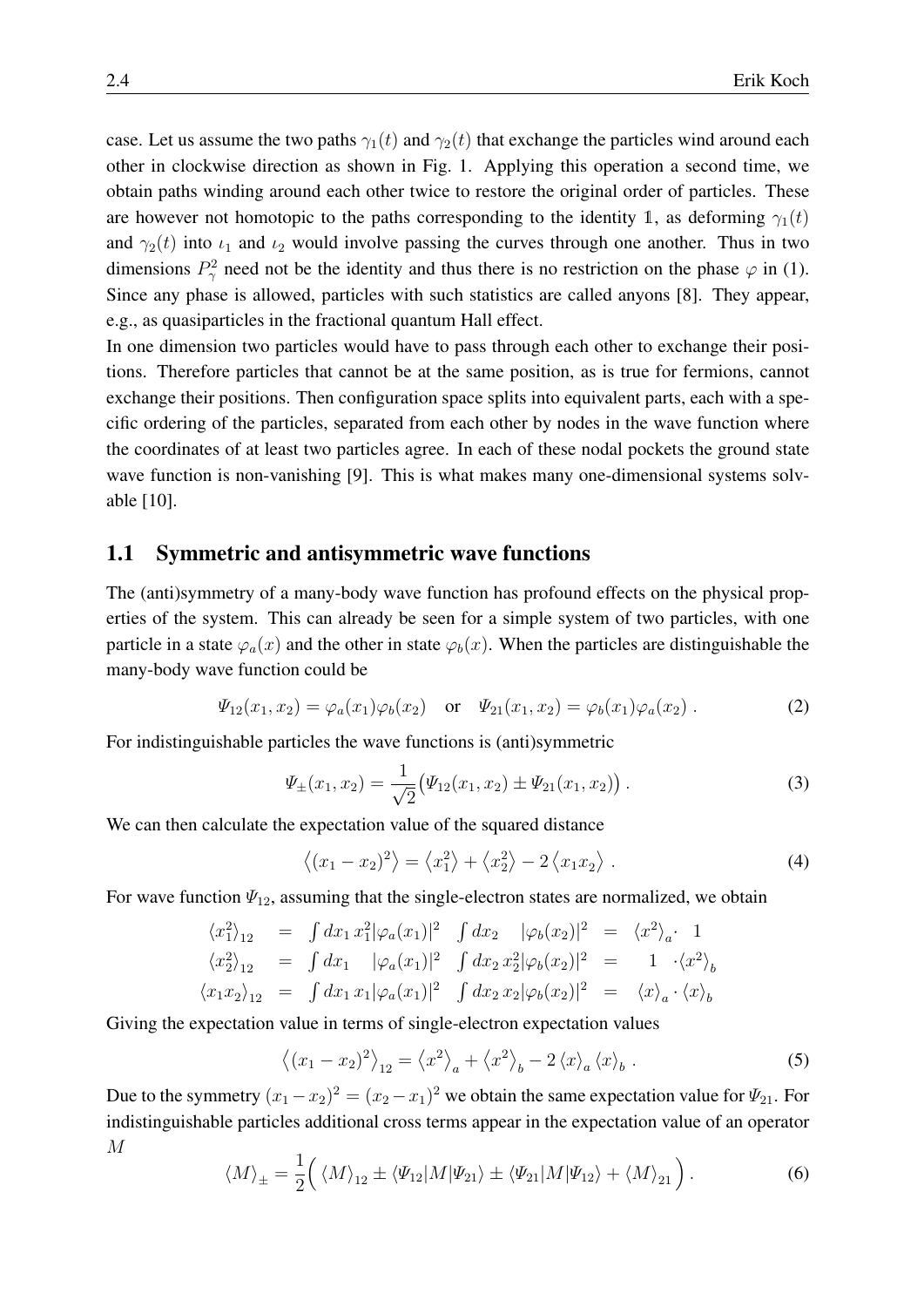

<span id="page-4-0"></span>**Fig. 2:** Probability distribution  $|\Psi(x_1, x_2)|^2$  for two identical particles in a one-dimensional *infinite potential well with one particle in the ground and the other in the first excited state. For the symmetric wave function, shown on the left, the probability of finding the electrons is* largest on the line  $x_1 = x_2$ , for the antisymmetric wave function, shown in the centre, the prob*ability vanishes there. For comparison, the right-most plot shows the probability distribution for independent particles.*

For observables involving only one coordinate like  $M = x_1^2$ , and similarly for  $x_2^2$ , these terms are of the form

$$
\langle \Psi_{12} | x_1^2 | \Psi_{21} \rangle = \int dx_1 x_1^2 \overline{\varphi_a(x_1)} \varphi_b(x_1) \int dx_2 \overline{\varphi_b(x_2)} \varphi_a(x_2) , \qquad (7)
$$

which vanishes if the two states  $\varphi_a$  and  $\varphi_b$  are orthogonal. For operators like  $M = x_1x_2$ involving both coordinates they do not vanish, even for orthogonal states

<span id="page-4-1"></span>
$$
\langle \Psi_{12} | x_1 x_2 | \Psi_{21} \rangle = \int dx_1 \, x_1 \, \overline{\varphi_a(x_1)} \varphi_b(x_1) \, \int dx_2 \, x_2 \, \overline{\varphi_b(x_2)} \varphi_a(x_2) = \langle x \rangle_{ab} \cdot \overline{\langle x \rangle}_{ab} \,. \tag{8}
$$

These non-vanishing cross terms are called exchange terms. They make expectation values for symmetric and antisymmetric wave functions different. In the present case

$$
\left\langle (x_1 - x_2)^2 \right\rangle_{\pm} = \left\langle x^2 \right\rangle_a + \left\langle x^2 \right\rangle_b - 2 \left( \left\langle x \right\rangle_a \left\langle x \right\rangle_b \pm \left| \left\langle x \right\rangle_{ab} \right|^2 \right) \tag{9}
$$

we see that the exchange terms decrease (increase) the expectation value of the squared distance by  $2|\langle x \rangle_{ab}|^2$  for symmetric (antisymmetric) wave functions compared to the result for distinguishable particles. I.e., indistinguishable fermions tend to avoid each other while bosons tend to move closer together. For two identical particles in a one-dimensional box this tendency is readily apparent from the probability density  $|\Psi(x_1, x_2)|^2$  shown in Fig. [2.](#page-4-0)

The effect of (anti)symmetry thus has to do with the overlap of the of the single-particle states that are involved. When this overlap vanishes for some reason, the symmetry of the wave function makes no difference. An extreme example is two electrons that are strictly localized in non-overlapping regions in space. In this case all integrals of the type [\(8\)](#page-4-1) vanish, and there is no observable to distinguish an (anti)symmetric from a non-symmetrized state. This makes sense, since their localization in different regions of space makes them actually distinguishable. Such a situation is, of course, never perfectly realized. And in principle we would have to antisymmetrize the states of all electrons in the universe. Except for the rare case that we have sent an electron of an entangled pair to our far-away friend Bob, it is, however, safe to assume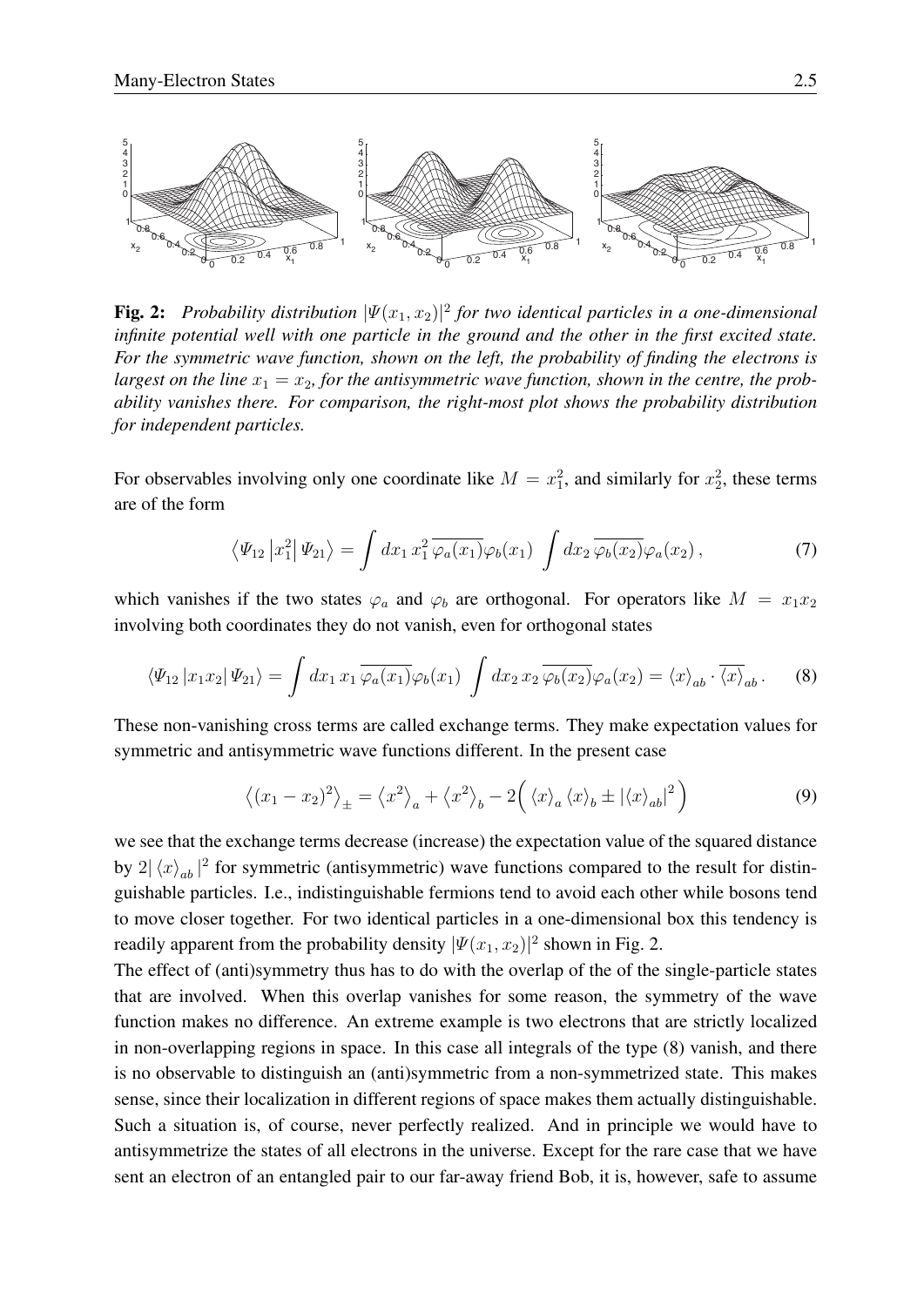that the electrons on the moon have negligible overlap with those in our (terrestrial) laboratory. We can then consider them distinguishable from those in our experiment, so that we need only antisymmetrize the wave function with respect to the electrons in our apparatus.

Often we have a similar situation where we can use the spin to tell electrons apart: When the Hamiltonian of our system does not affect the spin  $[\vec{S}, H] = 0$ , and we are only interested in observables that commute with the spin, we can distinguish two types of electrons by their spin direction  $S_z$ . In that case we need not antisymmetrize all electrons, but only the spin-up and the spin-down electrons separately. This is a typical example of how quantum numbers that are conserved in the processes we are interested in make can elementary particles distinguishable. This is how the concept of elementary particle becomes dependent on what energy scale we are interested in.

### <span id="page-5-0"></span>2 Reduced density matrices

By definition, observables on an N-particle Hilbert space that do not distinguish between the particles must be symmetric under particle permutations. For example, a single-particle operator  $M(x)$  takes the form  $\sum_{i=1}^{N} M(x_i)$  in the N-particle Hilbert space. We can write a general operator as a sum of  $n$ -particle operators

<span id="page-5-3"></span>
$$
M(\mathbf{x}) = M_0 + \sum_i M_1(x_i) + \frac{1}{2!} \sum_{i \neq j} M_2(x_i, x_j) + \frac{1}{3!} \sum_{i \neq j \neq k} M_3(x_i, x_j, x_k) + \cdots
$$
 (10)

<span id="page-5-1"></span>
$$
= M_0 + \sum_i M_1(x_i) + \sum_{i < j} M_2(x_i, x_j) + \sum_{i < j < k} M_3(x_i, x_j, x_k) + \cdots, \tag{11}
$$

where the summations can be restricted since the operators must be symmetric in their arguments, e.g.  $M_2(x_i, x_j) = M_2(x_j, x_i)$ , while for two or more identical coordinates the operator is really one of lower order, e.g.  $M_2(x_i, x_i)$  only acts on a single coordinate and should be included in  $M_1$ .

To evaluate expectation values it is useful to introduce *density matrices* [\[11\]](#page-24-10)

$$
\Gamma^{(p)}(x'_1, \dots, x'_p; x_1, \dots, x_p) :=
$$
\n
$$
\binom{N}{p} \int dx_{p+1} \cdots dx_N \overline{\Psi(x'_1, \dots, x'_p, x_{p+1}, \dots, x_N)} \Psi(x_1, \dots, x_p, x_{p+1}, \dots, x_N), \quad (12)
$$

where we integrate over all except p coordinates of the normalized N-particle wave function  $\Psi$ . When  $x = (r, \sigma)$  denotes the coordinate and the spin of the particle, the integral over x means integration over space and summation over spin. The density matrices are obviously related by

<span id="page-5-2"></span>
$$
\Gamma^{(p)}(x'_1,\ldots,x'_p;x_1,\ldots,x_p) = \frac{p+1}{N-p} \int dx_{p+1} \Gamma^{(p+1)}(x'_1,\ldots,x'_p,x_{p+1};x_1,\ldots,x_p,x_{p+1}) \tag{13}
$$

They are Hermitean, e.g.  $\Gamma^{(2)}(x_1', x_2'; x_1, x_2) = \Gamma^{(2)}(x_1, x_2; x_1', x_2')$ , and (anti)symmetric in each set of their arguments, e.g.  $\Gamma^{(2)}(x_1', x_2'; x_1, x_2) = -\Gamma^{(2)}(x_2', x_1'; x_1, x_2)$ . The *p*-body density matrix contains all the information needed for evaluating expectation values of operators up to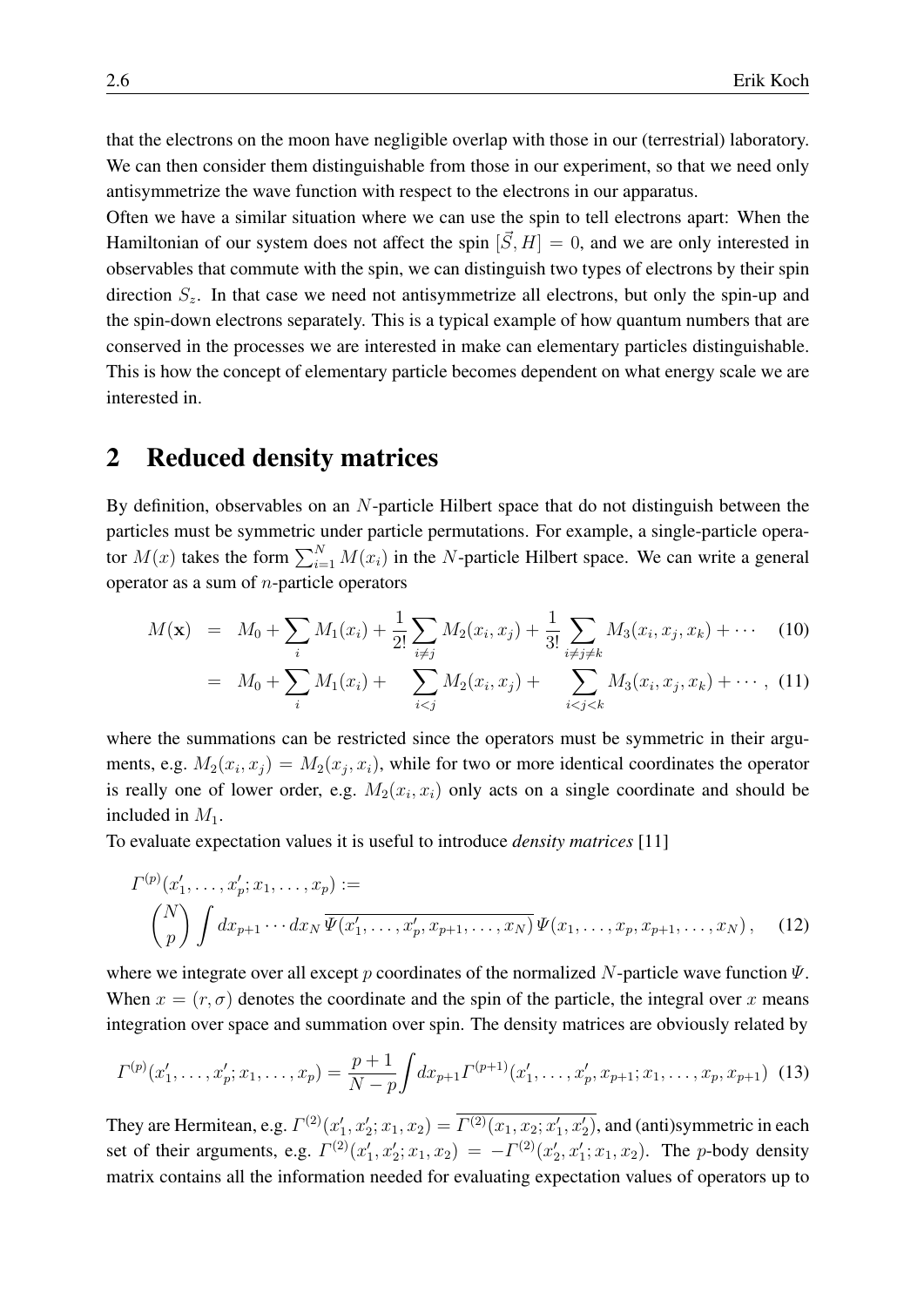order  $p$ . The expectation value of a single-electron operator, e.g., the expectation value of the kinetic energy  $T = -1/2 \sum_i \Delta_{r_i}$  is obtained from the one-body density matrix as

$$
\langle \Psi | T | \Psi \rangle = -\frac{1}{2} \int dx \ \Delta_r \Gamma^{(1)}(x'; x) \Big|_{x'=x}, \tag{14}
$$

where we first keep  $x' \neq x$  to make sure that the derivative only operates on the second argument,  $x = (r, \sigma)$ , but after that set  $x' = x$  so both arguments are summed over. For a local operator like the Coulomb potential we can directly work with the diagonal elements of the density matrix. For the interaction of the electrons with a nucleus of charge  $Z$  at  $R$  this gives

$$
\langle V \rangle = -Z \int dx \, \frac{\Gamma^{(1)}(x;x)}{|r-R|} \,. \tag{15}
$$

Similarly, the Coulomb repulsion between the electrons is given by

$$
\langle U \rangle = \int dx \, dx' \, \frac{\Gamma^{(2)}(x, x'; x, x')}{|r - r'|} \,. \tag{16}
$$

We see that for calculating the eigenenergies of a many-body Hamiltonian describing a system of N electrons moving around nuclei of charge  $Z_{\alpha}$  at position  $R_{\alpha}$ 

<span id="page-6-0"></span>
$$
H = -\frac{1}{2} \sum_{i} \Delta_i - \sum_{i,\alpha} \frac{Z_{\alpha}}{|r_i - R_{\alpha}|} + \sum_{i < j} \frac{1}{|r_i - r_j|} \tag{17}
$$

we do not need the full eigenfunction but only the corresponding one-body density matrix and the diagonal elements of the two-body density matrix. It is then tempting to try to calculate the ground state energy of an  $N$ -electron system by finding the two-electron density matrix that leads to the lowest energy expectation value. This is known as *Coulson's Challenge* [\[12\]](#page-24-11). The approach is, however, not practical since we know no criterion that would tell us what function of four arguments is actually a fermionic density matrix, i.e., one that can be obtained via [\(12\)](#page-5-1) from an antisymmetric N-electron wave function. For the single-electron density matrix there is such a criterion: for any  $\Gamma(x'; x)$  with eigenvalues  $\gamma_i \in [0, 1]$  and trace  $\text{Tr} \Gamma(x'; x) = N$  there exists a normalized N-electron wave function with single-electron density matrix  $\Gamma(x'; x)$ .

Since we made sure that the N-electron wave function is normalized, the diagonal elements of the density matrices have straightforward physical interpretations. From the definition [\(12\)](#page-5-1) we see that the single-electron density matrix gives the electron density  $\Gamma^{(1)}(x;x) = n(x)$ , while the two-electron density matrix  $2\Gamma^{(2)}(x, x'; x, x') = n(x, x')$  gives the conditional electron density, i.e., the electron density at  $x'$ , given that one electron is at  $x$ . They are normalized accordingly

$$
\int dx \, \Gamma^{(1)}(x; x) = N \quad \text{and} \qquad \int dx \, dx' \, \Gamma^{(2)}(x, x'; x, x') = \frac{N(N-1)}{2} \,. \tag{18}
$$

The way the two-electron density differs from the simple product of the one-electron densities describes the correlation of the electrons

$$
n(x, x') = n(x)n(x') g(x, x').
$$
 (19)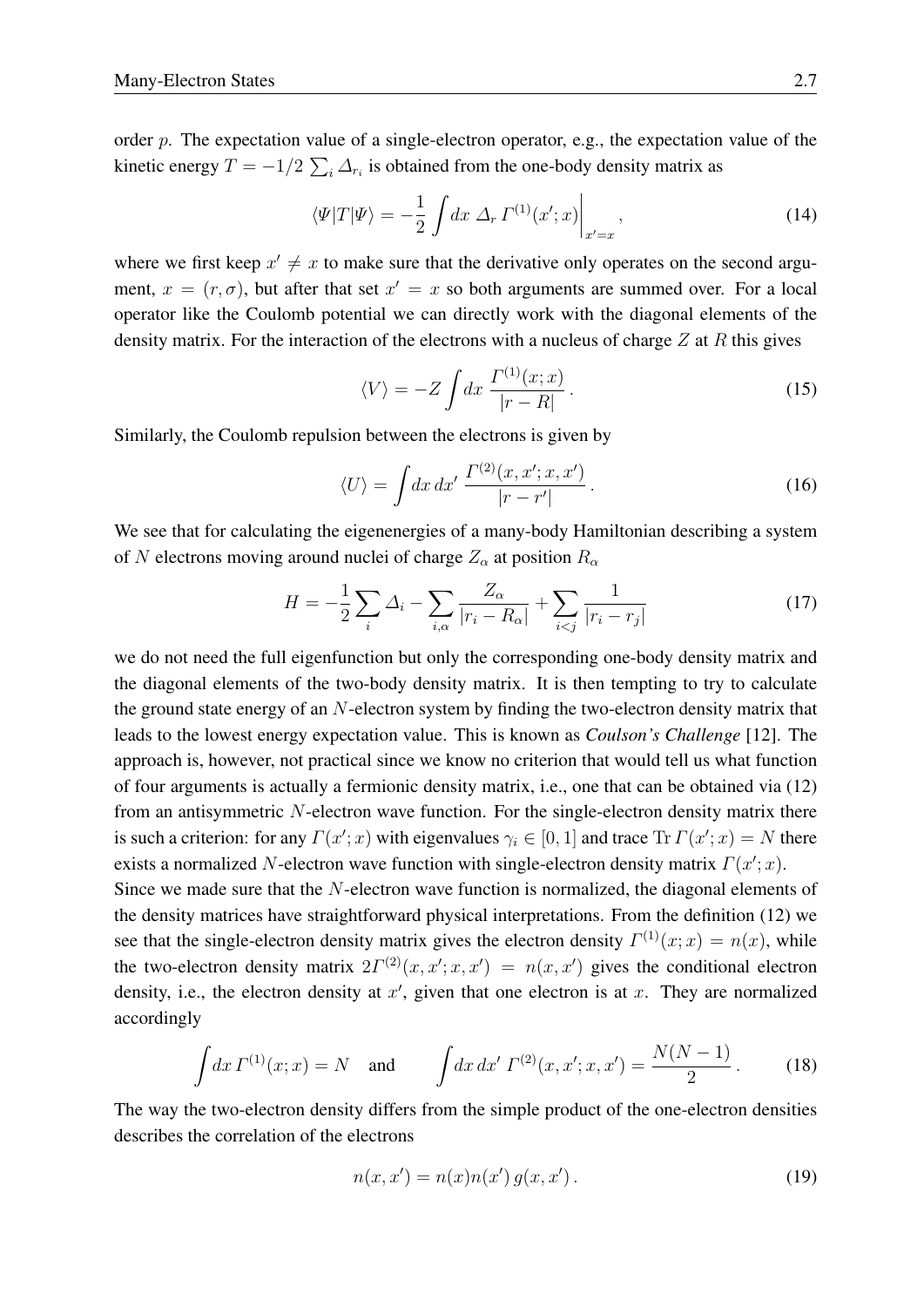The factor  $g(x, x')$  is called the *pair-correlation function*. Since by the Pauli principle no two electrons can occupy the same state, it vanishes for  $x = x'$ . From [\(13\)](#page-5-2) we find

$$
n(x) (N - 1) = \int dx' n(x, x') = n(x) \int dx' n(x') g(x, x')
$$

which gives the sum rule

<span id="page-7-3"></span>
$$
\int dx' n(x') \left( g(x, x') - 1 \right) = -1 , \qquad (20)
$$

which implies that the integrand vanishes for  $|r - r'|\to \infty$ . In practice  $n(x') (g(x, x') - 1)$  is, as a function of  $x'$ , quite localized around  $x$ . It is called the *exchange-correlation hole*. With this we can write the Coulomb repulsion energy between the electrons as

<span id="page-7-2"></span>
$$
\langle U \rangle = \frac{1}{2} \int dx \, dx' \, \frac{n(x)n(x')}{|r - r'|} + \frac{1}{2} \int dx \, dx' \, \frac{n(x)n(x') \left(g(x, x') - 1\right)}{|r - r'|},\tag{21}
$$

where the first term is the long ranged Coulomb interaction between the uncorrelated charge densities (Hartree energy), while the second term is the interaction of the charge density with its rather localized exchange-correlation hole.

### <span id="page-7-0"></span>3 Slater determinants

When dealing with indistinguishable particles, we need only consider many-body wave functions that are (anti)symmetric under particle permuations. This can be ensured by explicitly (anti)symmetrizing an arbitrary wave function

$$
S_{\pm} \Psi(x_1, \dots, x_N) := \frac{1}{\sqrt{N!}} \sum_{P} (\pm 1)^P \Psi(x_{p(1)}, \dots, x_{p(N)}) , \qquad (22)
$$

where  $(\pm 1)^P$  is the parity of the permutation P that maps  $n \to p(n)$ . Since there are N! different permutations, this can easily become an extremely expensive operation. Since (anti)symmetrization only involves a relabeling of coordinates, in integrals, i.e., matrix elements, we can save some work by observing that in matrix elements only one of the wave functions needs to be properly (anti)symmetrized [\[11\]](#page-24-10)

<span id="page-7-1"></span>
$$
\int d\mathbf{x} \, \overline{\left(\mathcal{S}_{\pm}\Psi_a(\mathbf{x})\right)} \, M(\mathbf{x}) \, \left(\mathcal{S}_{\pm}\Psi_b(\mathbf{x})\right) = \sqrt{N!} \int d\mathbf{x} \, \overline{\Psi_a(\mathbf{x})} \, M(\mathbf{x}) \, \left(\mathcal{S}_{\pm}\Psi_b(\mathbf{x})\right) \,, \tag{23}
$$

where  $x = x_1, \dots, x_N$  and the observable M commutes with particle permutations. It is remarkable that for products of single-electron states antisymmetrization can be performed very efficiently: it is simply the prescription for calculating a determinant, which can be calculated with  $\mathcal{O}(N^3)$  operations. Interestingly, the corresponding operation for bosons, the symmetrized of a product of single-electron states, called the permanent, cannot be performed effi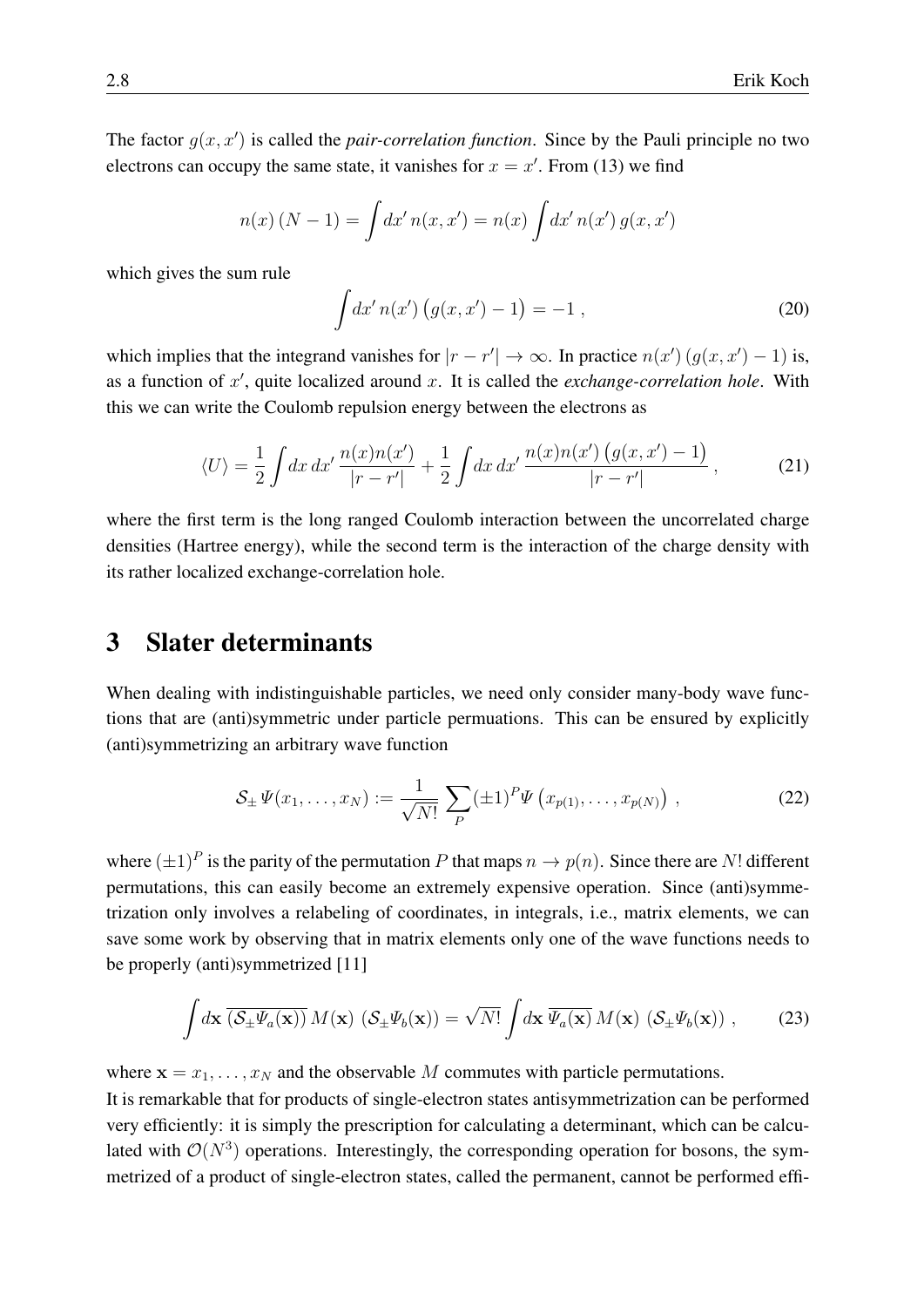ciently. Given a set of spin-orbitals  $\varphi_{\alpha}(x)$  we write the *Slater determinant* 

<span id="page-8-2"></span>
$$
\Phi_{\alpha_1\cdots\alpha_N}(\mathbf{x}) := \mathcal{S}_{-\varphi_{\alpha_1}}(x_1)\cdots\varphi_{\alpha_N}(x_N) = \frac{1}{\sqrt{N!}} \begin{bmatrix} \varphi_{\alpha_1}(x_1) & \varphi_{\alpha_2}(x_1) & \cdots & \varphi_{\alpha_N}(x_1) \\ \varphi_{\alpha_1}(x_2) & \varphi_{\alpha_2}(x_2) & \cdots & \varphi_{\alpha_N}(x_2) \\ \vdots & \vdots & \ddots & \vdots \\ \varphi_{\alpha_1}(x_N) & \varphi_{\alpha_2}(x_N) & \cdots & \varphi_{\alpha_N}(x_N) \end{bmatrix} .
$$
\n(24)

Obviously, replacing the orbitals by linear combinations  $\tilde{\varphi}_{\alpha_n}(x) = \sum_{m=1}^N a_{n,m} \varphi_{\alpha_m}(x)$  among themselves produces the same Slater determinant, merely changing the normalization by  $det(A)$ , which is non-zero as long as  $A$  is invertible.

For  $N = 1$  a Slater determinant is simply the one-electron orbital  $\varphi_{\alpha}(x)$ ; for  $N = 2$  it has the familiar form  $(\varphi_{\alpha}(x)\varphi_{\beta}(x') - \varphi_{\beta}(x)\varphi_{\alpha}(x'))/\sqrt{2}$ .

Slater determinants are popular electronic wave functions because operations can be calculated efficiently, even for large numbers  $N$  of electrons, using standard methods of linear algebra. As an example, using [\(23\)](#page-7-1), we see that the overlap of two Slater determinants is simply the determinant of the overlap matrix of their single electron orbitals:

<span id="page-8-0"></span>
$$
\int dx_1 \cdots dx_N \, \overline{\Phi_{\alpha_1 \cdots \alpha_N} \left( x_1, \ldots, x_N \right)} \, \Phi_{\beta_1 \cdots \beta_N} \left( x_1, \ldots, x_N \right) = \det \left( \langle \varphi_{\alpha_n} | \varphi_{\beta_m} \rangle \right). \tag{25}
$$

It follows that Slater determinants constructed from a set of orthonormal spin-orbitals  $\varphi_\mu(x)$ are normalized – except when they contain an orbital more than once, in which case the determinant, obeying the Pauli principle, vanishes. Likewise, it follows that two Slater determinants  $\Phi_{\alpha_1\cdots\alpha_N}(x_1,\ldots,x_N)$  and  $\Phi_{\beta_1\cdots\beta_N}(x_1,\ldots,x_N)$  are orthogonal except when they are built from the same set of orbitals, i.e.,  $\{\alpha_1, \dots, \alpha_N\} = \{\beta_1, \dots, \beta_N\}$ . Thus, if we fix some ordering of the orbitals, e.g.,  $\alpha_1 < \alpha_2 < \cdots < \alpha_N$ , the determinants formed from all possible choices of N spin-orbitals from the set of K orthonormal single-electron functions  $\varphi_{\mu}(x)$  forms an orthonormal set in the N-electron Hilbert space. There are  $K \cdot (K - 1) \cdot (K - 2) \cdots (K - (N - 1))$ ways of picking N indices out of K. Since we only use one specific ordering of these indices, we still have to divide by  $N!$  to obtain the number of such determinants:

$$
\frac{K!}{N!(K-N)!} = \binom{K}{N}.
$$
\n(26)

They span the antisymmetrized N-particle Hilbert space. Thus, the choice of an orthonormal set of single-electron functions  $\{\varphi_\mu(x) | \mu = 1 \dots K\}$  induces an orthonormal basis

<span id="page-8-1"></span>
$$
\left\{ \varPhi_{\alpha_1 \cdots \alpha_N}(x_1, \ldots, x_N) \middle| \alpha_1 < \alpha_2 < \cdots < \alpha_N \in \{1, \ldots, K\} \right\} \tag{27}
$$

in the corresponding  $N$ -electron space. Given a set of one-electron functions, we can thus, by the variational principle, approach the exact solution of the many-body problem in the corresponding N-electron Hilbert space by including more and more of these determinants. This is called the *configuration interaction* (CI) method. It becomes exact on this space when we include all  $\binom{K}{N}$  basis determinants (exact diagonalization or full CI). Even though these calculation very quickly involve unimaginable numbers of determinants – for  $N = 25$  electrons in  $K = 100$  orbitals the number of basis functions already exceeds  $10^{23}$  – the result is still not exact, as the single electron basis is not complete. This is illustrated in Fig. [3.](#page-9-1)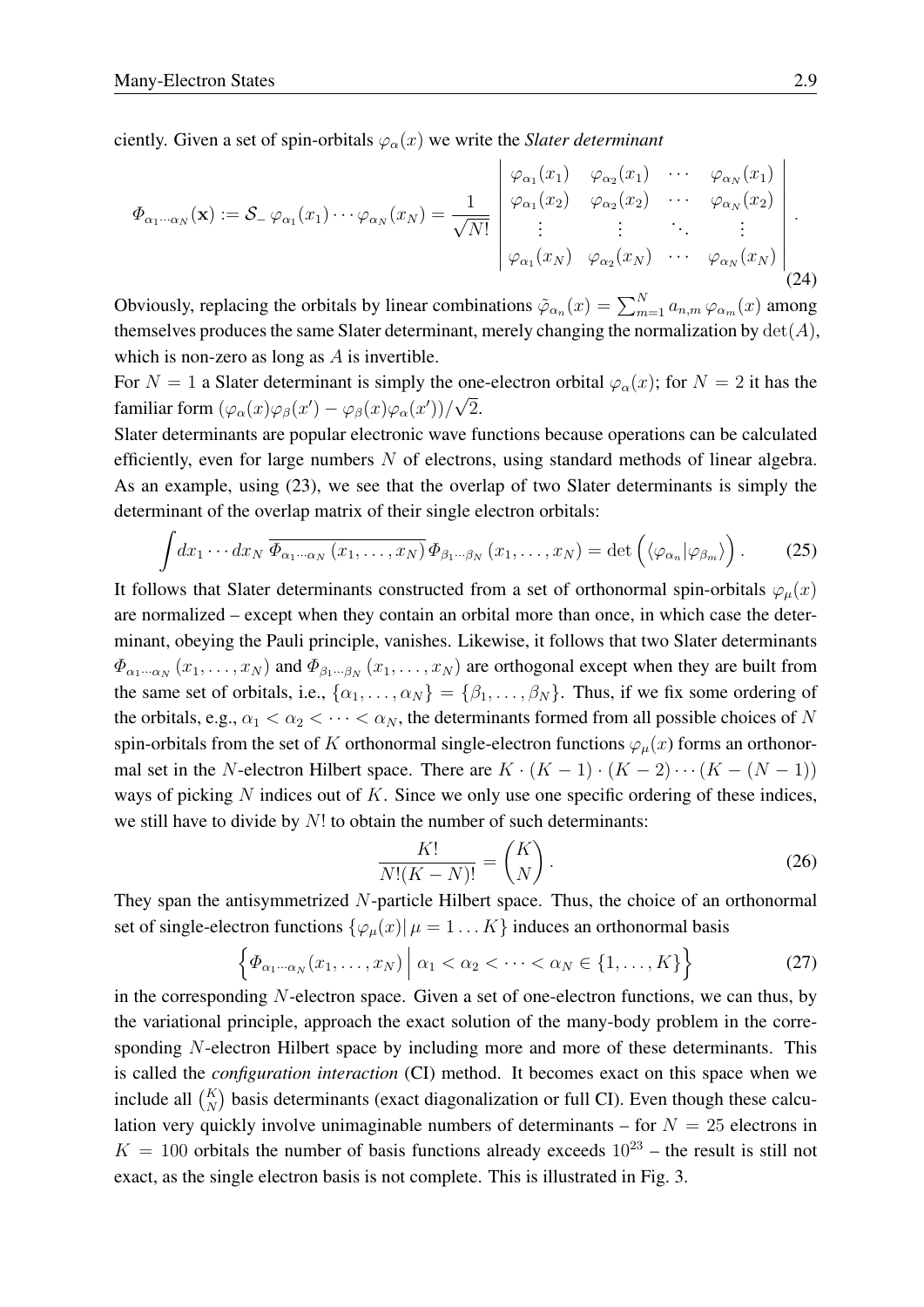

<span id="page-9-1"></span>Fig. 3: *Left: Convergence of a calculation for an* N*-electron system with* K *basis functions.* The dimension of the Hilbert space for configuration interaction is  $\dim = {K \choose N}$ . The plot on the *right shows the*  $\log_{10}$  *of this as a function of the number of electrons* N *and orbitals* K.

#### <span id="page-9-0"></span>3.1 Hartree-Fock

To calculate expectation values for Slater determinants we take again the route via the reduced density matrices described in Sec. [2.](#page-5-0) To calculate the one-body density matrix, we expand the Slater determinant along its first row

<span id="page-9-2"></span>
$$
\Phi_{\alpha_1 \cdots \alpha_N}(x_1, \ldots, x_N) = \frac{1}{\sqrt{N}} \sum_{n=1}^N (-1)^{1+n} \varphi_{\alpha_n}(x_1) \Phi_{\alpha_{i \neq n}}(x_2, \ldots, x_N), \tag{28}
$$

where  $\Phi_{\alpha_{i\neq n}}(x_2,\ldots,x_N)$  is the determinant with the first row and the *n*-th column removed, which can be written as N–1-electron Slater determinants with orbital  $\alpha_n$  removed. The integral for obtaining the one-body density matrix is then just of the type [\(25\)](#page-8-0), so that

$$
\Gamma^{(1)}(x';x) = \frac{1}{N} \sum_{n,m} (-1)^{n+m} \overline{\varphi_{\alpha_n}(x')} \varphi_{\alpha_m}(x) \frac{\det(\langle \varphi_{\alpha_{j\neq n}} | \varphi_{\alpha_{k\neq m}} \rangle)}{\det(\langle \varphi_{\alpha_j} | \varphi_{\alpha_k} \rangle)}
$$
(29)

where we have introduced the normalization factor of the Slater determinant. For orthonormal orbitals this simplifies to the familiar expressions

<span id="page-9-3"></span>
$$
\Gamma^{(1)}(x';x) = \sum_{n} \overline{\varphi_{\alpha_n}(x')} \varphi_{\alpha_n}(x) \quad \text{and} \quad n(x) = \sum_{n} |\varphi_n(x)|^2. \tag{30}
$$

For higher-order density matrices, we could expand the  $N - 1$  Slater determinants further. A simpler way to generalize [\(28\)](#page-9-2) is, however, to realize that we can write the permutations of a set of N objects by considering all possible partitions of this set into two sets and taking all permutations among the elements of these sets. This lets us write a Slater determinant as the sum over products of two smaller Slater determinants:

$$
\Phi_{\alpha_1 \cdots \alpha_N}(\mathbf{x}) = \frac{1}{\sqrt{\binom{N}{p}}} \sum_{n_1 < n_2 < \cdots < n_p} (-1)^{1 + \sum_i n_i} \Phi_{\alpha_{n_1} \cdots \alpha_{n_p}}(x_1, \dots, x_p) \Phi_{\alpha_{i \notin \{n_1, \dots, n_p\}}}(x_{p+1}, \dots, x_N) \tag{31}
$$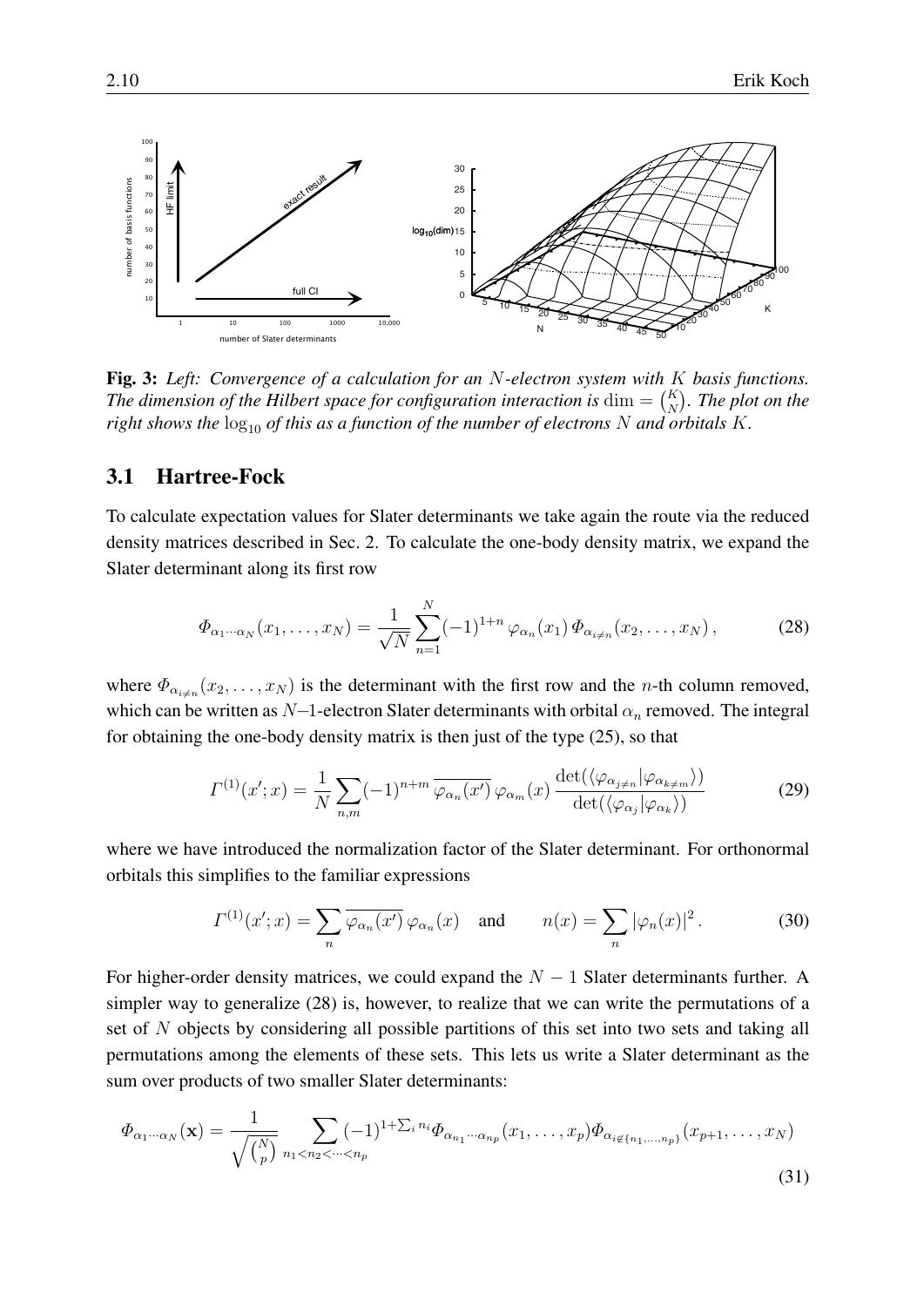For  $p = 2$  we get the general form of the two-body density matrix for a Slater determinant

<span id="page-10-0"></span>
$$
\Gamma^{(2)}(x_1', x_2'; x_1, x_2) = \sum_{\substack{n' < m' \\ n < m}} (-1)^{n' + m' + n + m} \overline{\Phi_{\alpha_{n'}, \alpha_{m'}}(x_1', x_2')} \Phi_{\alpha_n, \alpha_m}(x_1, x_2) \frac{\det(\langle \varphi_{\alpha_{j \neq n', m'}} | \varphi_{\alpha_{k \neq n, m}} \rangle)}{\det(\langle \varphi_{\alpha_j} | \varphi_{\alpha_k} \rangle)}
$$
(32)

Since the summation indices are ordered, for orthogonal orbitals only the terms with  $(n', m') =$  $(n, m)$  remain, giving the generalization of [\(30\)](#page-9-3) to  $p = 2$ 

$$
\Gamma^{(2)}(x_1'x_2'; x_1, x_2) = \sum_{n < m} \overline{\Phi_{\alpha_n, \alpha_m}(x_1', x_2')} \Phi_{\alpha_n, \alpha_m}(x_1, x_2) \tag{33}
$$

and

$$
n(x_1, x_2) = \sum_{n,m} |\Phi_{\alpha_n, \alpha_m}(x_1, x_2)|^2 , \qquad (34)
$$

where the factor of 2 is included by summing over all combinations  $(n, m)$ , not only the ordered ones, and  $m = n$  can be included, since in that case the determinant vanishes. In terms of the orbitals this becomes

$$
n(x_1, x_2) = \sum_{n,m} \left( |\varphi_{\alpha_n}(x_1)|^2 |\varphi_{\alpha_m}(x_2)|^2 - \overline{\varphi_{\alpha_n}(x_1)} \overline{\varphi_{\alpha_m}(x_1)} \overline{\varphi_{\alpha_m}(x_2)} \varphi_{\alpha_n}(x_2) \right), \tag{35}
$$

from which it is easy to find the pair correlation function

<span id="page-10-1"></span>
$$
g(x_1, x_2) = 1 - \frac{\sum_{n,m} \overline{\varphi_{\alpha_n}(x_1)} \varphi_{\alpha_m}(x_1) \overline{\varphi_{\alpha_m}(x_2)} \varphi_{\alpha_n}(x_2)}{n(x_1) n(x_2)}.
$$
 (36)

Given the explicit form of the two-body density matrix [\(32\)](#page-10-0), we can meet Coulson's challenge for the Hamiltonian [\(17\)](#page-6-0), albeit restricted to density matrices that arise from Slater determinants. This procedure is equivalent to the *Hartree-Fock* method, which gives the Slater determinant for which the total energy is stationary.

For a homogeneous electron gas, i.e., the Hamiltonian [\(17\)](#page-6-0) without ionic potentials (except for a homogeneous neutralizing background), one such stationary point is, by symmetry, the Slater determinant of plane waves of wave vectors k with  $|k| \leq k_F$ . For this simple case we can calculate the pair correlation function [\(36\)](#page-10-1) explicitly

$$
g(r_1, \sigma_1, r_2, \sigma_2) - 1 = -9 \frac{\left(\sin(k_F r) - k_F r \cos(k_F r)\right)^2}{(k_F r)^6} \delta_{\sigma_1, \sigma_2}
$$
(37)

with  $r = r_2 - r_1$ . This shows how electrons of the same spin avoid getting close to each other because of the antisymmetry requirement (*exchange hole*), while for a Slater determinant electrons of opposite spin are uncorrelated.

The exchange hole decays rapidly with distance and becomes more localized with increasing density, approaching a delta function in the limit  $k_F \to \infty$ . As shown in Fig. [4,](#page-11-1) the exchange hole is essentially contained in a sphere of the Wigner-Seitz radius  $r_{\sigma} = 2^{1/3} r_s$ , i.e., the radius of a sphere containing one electron of a given spin. Since this condition is somewhat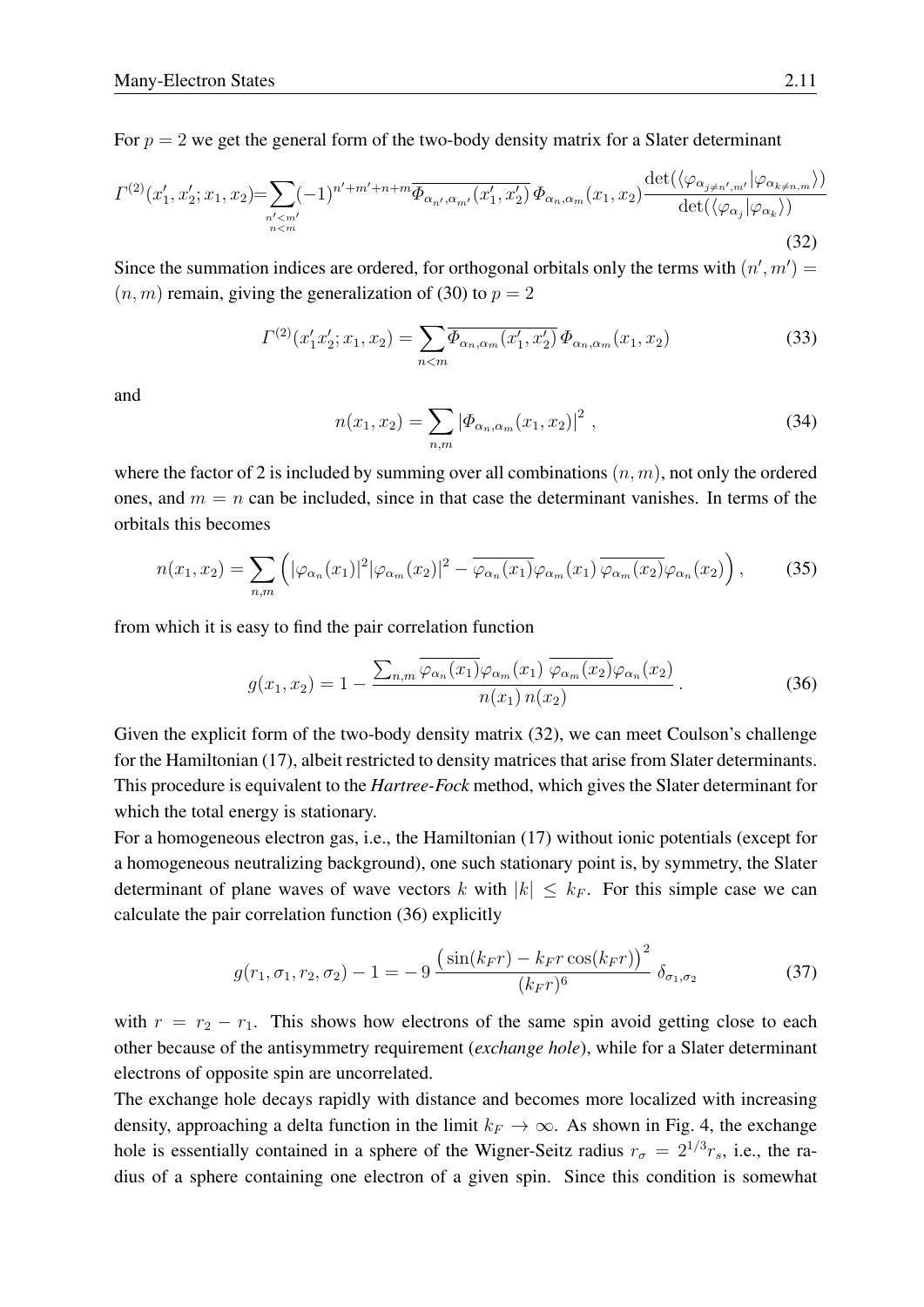

<span id="page-11-1"></span>Fig. 4: *Exchange hole for a paramagnetic homogeneous electron gas in units of the spin Wigner-*Seitz radius  $k_F r_{\sigma} = (9\pi/2)^{1/3}$ . In addition, the dotted line shows the contribution of the *exchange hole to the Coulomb repulsion energy of Eq. [\(21\)](#page-7-2).*

similar to the sum rule [\(20\)](#page-7-3) for the pair-correlation function, this is not entirely unexpected. Including correlation effects, which are missing in Hartree-Fock, could increase the range of the exchange-correlation hole, while, missing exchange effects, the correlation hole for electrons of different spin should be more localized. This is in fact what is found in quantum Monte Carlo calculations, see, e.g., Fig. 1 of Ref. [\[13\]](#page-24-12).

We note in passing that the homogeneous electron gas is not necessarily the Hartree-Fock ground state. Allowing the Slater determinant to break the symmetry of the Hamiltonian, we might obtain a lower energy solution [\[14\]](#page-24-13). Enforcing the symmetry of the Slater determinant is called restricted Hartree-Fock, allowing it to have a lower symmetry is unrestricted Hartree-Fock. See, e.g., Ref. [\[15\]](#page-24-14) for a simple example.

To go beyond Hartree-Fock we could now derive the matrix elements of  $n$ -particle operators between different Slater determinants, so that we could represent the operators, e.g., in the orthonormal basis [\(27\)](#page-8-1). For this we could introduce generalized density matrices with two different many-body wave functions [\[11\]](#page-24-10). A much more transparent approach is, however, provided by the formalism of second quantization. It addresses the main inconvenience when working with Slater determinants: keeping track of the sign for sub-determinants. In second quantization these signs are simply stored in the relative positions of certain operators. For this to work, these operators have to change sign when exchanging the order of two of them – they have to anti-commute.

### <span id="page-11-0"></span>4 Second quantization

The first object to be successfully quantized was the electron. It was no longer described as a classical point-particle but by a quantum mechanical Schrödingier field. Later, for studying the interaction of radiation with matter, also the electromagnetic field had to be quantized, giving rise to quantum particles – photons. This process, pioneered by Dirac [\[16\]](#page-24-15), was called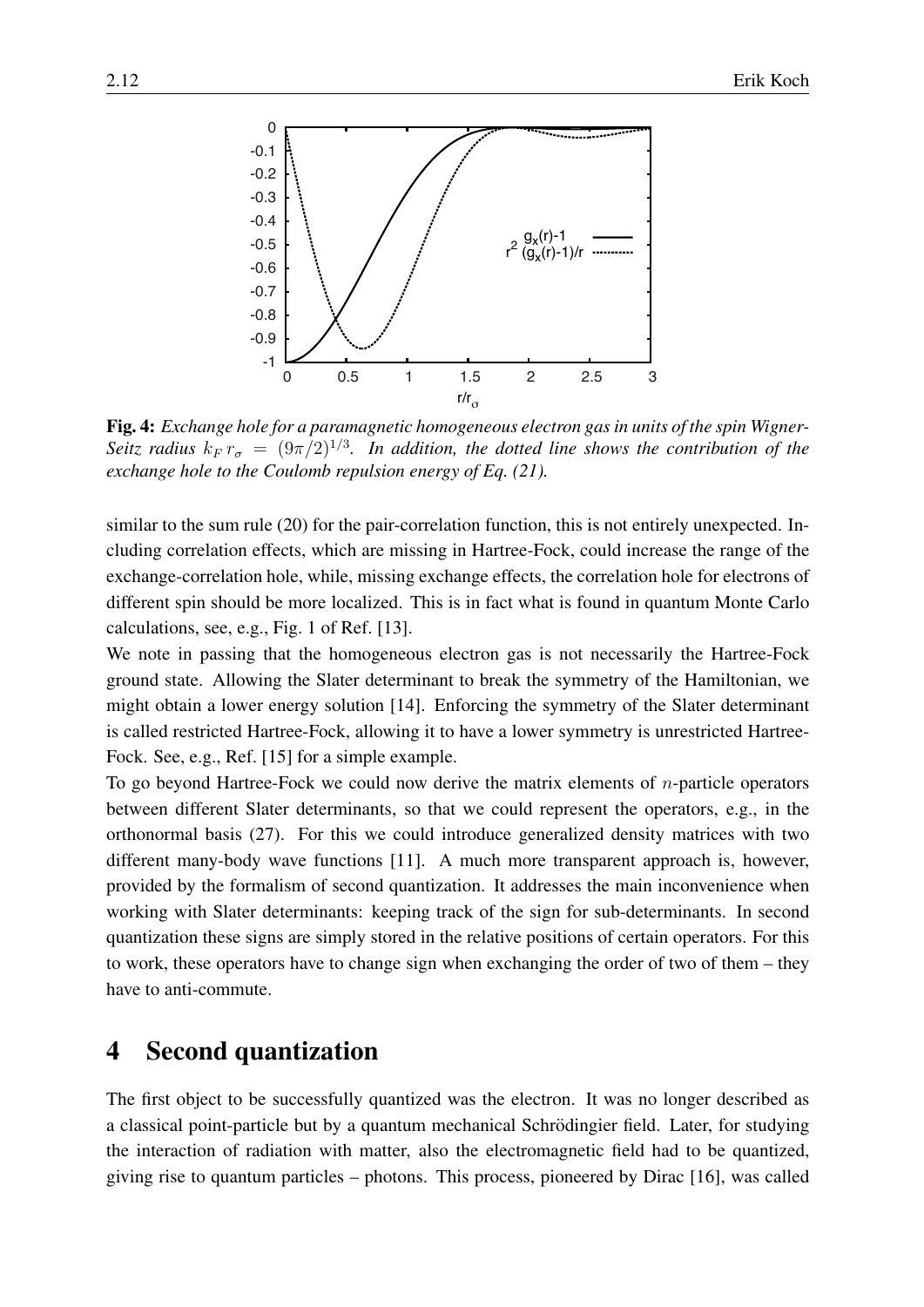the second quantization. Shortly after, Jordan, Klein, and Wigner used a similar approach to quantize the Schrödingier field and found that it could be used to write antisymmetric states in a very convenient way using particle-type operators [\[17,](#page-24-16) [18\]](#page-25-0).

When working with Slater determinants of the form  $(24)$  we are working in a real-space basis. Like in fundamental quantum mechanics, it is, however, often useful to abstract from a specific basis and work with abstract states: Instead of a wave function  $\varphi_{\alpha}(x)$ , we write a Dirac state  $|\alpha\rangle$ . Second quantization allows us to do the same for Slater determinants.

Let us consider a Slater determinant for two electrons, one in state  $\varphi_{\alpha}(x)$ , the other in state  $\varphi_{\beta}(x)$ . It is simply the antisymmetrized product of the two states

$$
\Phi_{\alpha\beta}(x_1, x_2) = \frac{1}{\sqrt{2}} \left( \varphi_{\alpha}(x_1) \varphi_{\beta}(x_2) - \varphi_{\beta}(x_1) \varphi_{\alpha}(x_2) \right).
$$
\n(38)

We could do the same for Dirac states, defining a two-particle Dirac state

$$
|\alpha,\beta\rangle:=\frac{1}{\sqrt{2}}\left(|\alpha\rangle|\beta\rangle-|\beta\rangle|\alpha\rangle\right).
$$

The idea of second quantization is then to specify the states using operators

$$
c_{\beta}^{\dagger} c_{\alpha}^{\dagger} |0\rangle = |\alpha, \beta\rangle. \tag{39}
$$

When these operators change sign when they are reordered, antisymmetry of the wave function will be automatically ensured

$$
|\alpha,\beta\rangle = c_{\beta}^{\dagger} c_{\alpha}^{\dagger} |0\rangle = -c_{\alpha}^{\dagger} c_{\beta}^{\dagger} |0\rangle = -|\beta,\alpha\rangle. \tag{40}
$$

Naturally, this also implies the Pauli principle for the special case  $\beta = \alpha$ .

#### <span id="page-12-0"></span>4.1 Creation and annihilation operators

To arrive at the formalism of second quantization we postulate a set of operators that have certain reasonable properties. We then verify that we can use operators with these properties to represent Slater determinants. We start by motivating the properties of the new operators.

To be able to construct many-electron states, we start from the simplest such state:  $|0\rangle$  the state with no electron, i.e., the *vacuum state*, which we assume to be normalized  $\langle 0|0 \rangle = 1$ . Next we introduce for each single-electron state  $|\alpha\rangle$  (corresponding to an orbital  $\varphi_\alpha(x)$ ) an operator  $c_{\alpha}^{\dagger}$ . We call it a c*reation operator*, since we ask that applying  $c_{\alpha}^{\dagger}$  to an *N*-electron state adds an electron in state  $|\alpha\rangle$  to that state, making it an  $N+1$  electron state. In effect, the operator should be constructed such as to mimic the effect of adding an extra column  $\varphi_{\alpha}$  and an extra row  $x_{N+1}$ to the Slater determinant [\(24\)](#page-8-2). Since the order in which we add rows/columns matters for the sign of the Slater determinant, we postulate that the operators change sign when exchanged:  $c^\dagger_\alpha c^{\dagger}_\beta\,=\,-c^\dagger_\beta$  ${}^{\dagger}_{\beta}c_{\alpha}^{\dagger}$ . This is more conveniently written as  $\{c_{\alpha}^{\dagger}, c_{\beta}^{\dagger}\}$  $\{ \xi_{\beta} \} = 0$  by introducing the *anticommutator*

$$
\{A, B\} := A B + B A \tag{41}
$$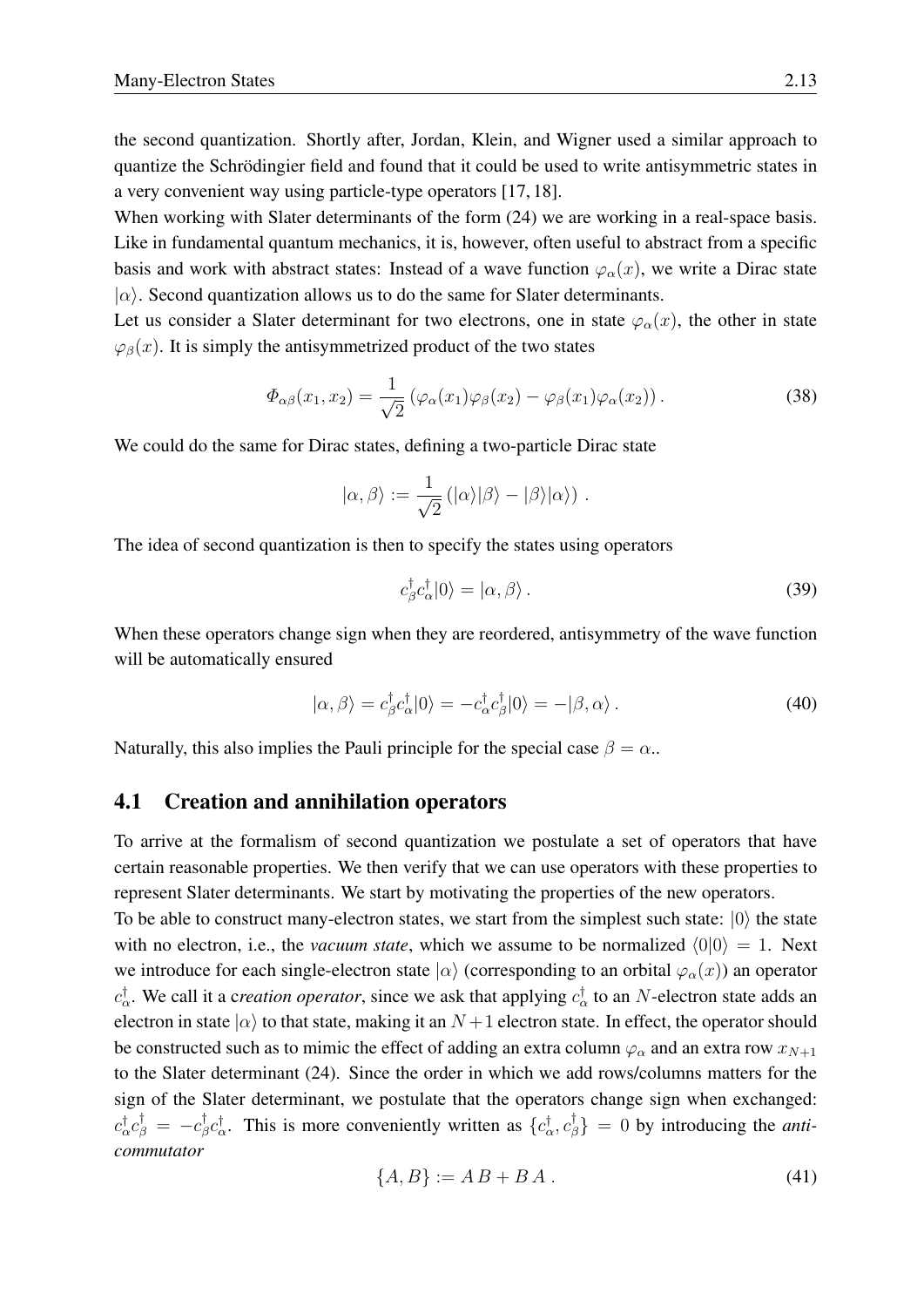The simplest state we can produce with these operators is the single-electron state  $|\alpha\rangle = c^{\dagger}_{\alpha}|0\rangle$ . When we want to calculate its norm, we have to consider the adjoint of  $c^{\dagger}_{\alpha}|0\rangle$ , formally obtaining  $\langle \alpha | \alpha \rangle = \langle 0 | c_{\alpha} c_{\alpha}^{\dagger} | 0 \rangle$ , or, more generally,  $\langle \alpha | \beta \rangle = \langle 0 | c_{\alpha} c_{\beta}^{\dagger}$  $\mathcal{F}_{\beta}|0\rangle$ . This must mean that  $c_{\alpha}$ , the adjoint of a creation operator, must remove an electron from the state, otherwise the overlap of  $c_{\alpha}c_{\beta}^{\dagger}$  $_{\beta}^{\intercal}|0\rangle$ with the vacuum state  $\langle 0|$  would vanish. We therefore call the adjoint of the creation operator an *annihilation operator*. We certainly cannot take an electron out of the vacuum state, so  $c_{\alpha}|0\rangle = 0$ . Moreover, by taking the adjoint or the anti-commutator of the creation operators, we see that also the annihilation operators anti-commute:  ${c_{\alpha}, c_{\beta}} = 0$ . Moreover, to obtain the proper normalization of the single-electron states, we postulate the commutation relation  $\{c_\alpha, c_\beta^\dagger$  $\begin{aligned} \Gamma_{\beta}^{\text{\tiny T}} \end{aligned} \} = \langle \alpha | \beta \rangle.$ 

Thus, we have defined the vacuum state  $|0\rangle$  and the set of operators  $c_{\alpha}$  related to single-electron states  $|\alpha\rangle$  with the properties

<span id="page-13-0"></span>
$$
c_{\alpha}|0\rangle = 0 \qquad \left\{c_{\alpha}, c_{\beta}\right\} = 0 = \left\{c_{\alpha}^{\dagger}, c_{\beta}^{\dagger}\right\}
$$
  

$$
\left\langle 0|0\right\rangle = 1 \qquad \left\{c_{\alpha}, c_{\beta}^{\dagger}\right\} = \left\langle \alpha|\beta\right\rangle
$$
 (42)

We note that the creators and annihilators are not ordinary operators in a Hilbert space, but transfer states from an N-electron to a  $N \pm 1$ -electron Hilbert space, i.e., they are operators defined on the *Fock space*. It is also remarkable that the mixed anti-commutator is the only place where the orbitals that distinguish different operators enter.

One type of operators is particularly useful for making contact with the real-space picture: The operators  $\hat{\psi}^{\dagger}(x)$ , with  $x = (r, \sigma)$ , that create an electron of spin  $\sigma$  at position r, i.e., in state  $|x\rangle = |r, \sigma\rangle$ . Because of their importance they get a special name, *field operators*, and a special symbol  $\hat{\Psi}^{\dagger}(x)$  instead of  $c_{x}^{\dagger}$ , but really they are just ordinary creation operators for the states corresponding to a delta function at r and a spin  $\sigma$ . The anti-commutator for the field-operators obviously follow from [\(42\)](#page-13-0)

<span id="page-13-1"></span>
$$
\{\hat{\Psi}(x),\hat{\Psi}(x')\}=0=\{\hat{\Psi}^{\dagger}(x),\hat{\Psi}^{\dagger}(x')\}\quad\text{and}\quad\{\hat{\Psi}(x),\hat{\Psi}^{\dagger}(x')\}=\delta(x-x')\;.\tag{43}
$$

Given the single-electron wave functions in real space  $\varphi_{\alpha}(x)$ , we can express any creation operator in terms of the field operators

$$
c_{\alpha}^{\dagger} = \int dx \,\varphi_{\alpha}(x)\hat{\Psi}^{\dagger}(x) \,. \tag{44}
$$

Using [\(43\)](#page-13-1), it is easy to see that these operator indeed fulfill all properties [\(42\)](#page-13-0) required of the creation operators.

Conversely, if we have a complete set of single electron states  $\{\varphi_{\alpha_n}(x)\}$ , we can expand the field operators in terms of the corresponding creators and annihilators. Given the overlap matrix  $S = (\langle \alpha_n | \alpha_m \rangle)$  we can use the Cholesky factorization  $S^{-1} = T^{\dagger}T$  to orthonormalize the orbitals  $\tilde{\varphi}_{\alpha_n}(x) = \sum T_{n,m} \varphi_{\alpha_m}(x)$ . The completeness relation is then

$$
\sum_{n,m} \overline{\varphi_{\alpha_n}(x)} \left( S^{-1} \right)_{n,m} \varphi_{\alpha_m}(x') = \sum_j \overline{\tilde{\varphi}_{\alpha_j}(x)} \tilde{\varphi}_{\alpha_j}(x') = \delta(x - x') \,. \tag{45}
$$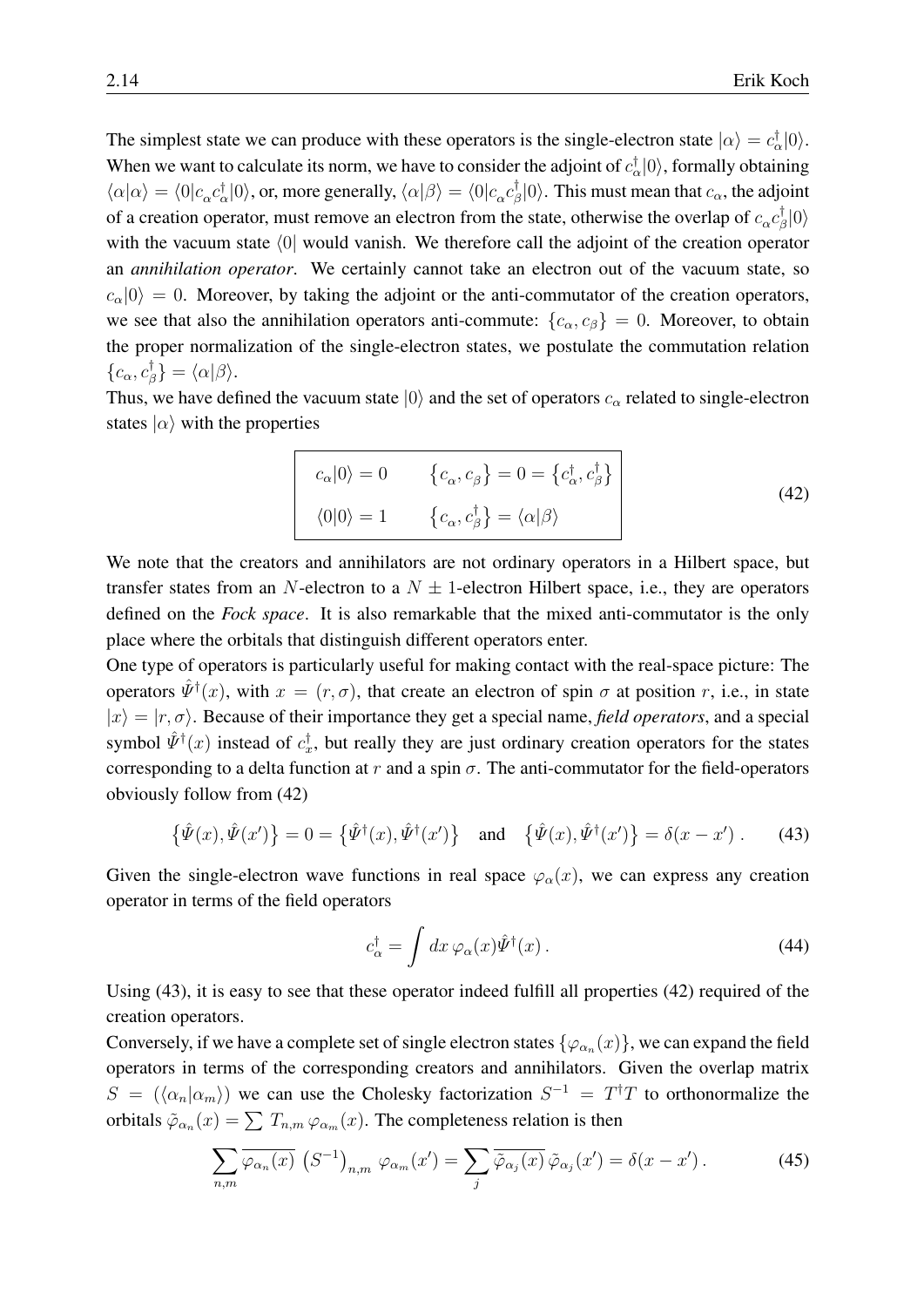Using this together with the commutation relations [\(42\)](#page-13-0) we see that the operators

$$
\hat{\Psi}(x) = \sum_{n} \tilde{\varphi}_{\alpha_n}(x) c_{\alpha_n} , \qquad (46)
$$

fulfill the commutation relations [\(43\)](#page-13-1) of the field operators.

#### <span id="page-14-0"></span>4.2 Representation of Slater determinants

We now show that we can write a Slater determinant in terms of the algebra [\(42\)](#page-13-0) we have just defined. For this we consider an *N*-electron state  $\prod c_{\alpha}^{\dagger} |0\rangle$  and prove that its real-space representation, obtained via the field operators is just the corresponding Slater determinant

<span id="page-14-1"></span>
$$
\Phi_{\alpha_1\alpha_2...\alpha_N}(x_1, x_2,..., x_N) = \frac{1}{\sqrt{N!}} \left\langle 0 \left| \hat{\Psi}(x_1) \hat{\Psi}(x_2) \dots \hat{\Psi}(x_N) c_{\alpha_N}^\dagger \dots c_{\alpha_2}^\dagger c_{\alpha_1}^\dagger \right| 0 \right\rangle \tag{47}
$$

Not surprisingly, the proof is by induction. As a warm-up we consider the case of a singleelectron wave function ( $N = 1$ ). Using the special case of an anti-commutation relation

$$
\{\hat{\Psi}(x), c_{\alpha}^{\dagger}\} = \int dx' \,\varphi_{\alpha}(x') \left\{\hat{\Psi}(x), \hat{\Psi}^{\dagger}(x')\right\} = \varphi_{\alpha}(x) \tag{48}
$$

we see that

$$
\left\langle 0 \left| \hat{\Psi}(x_1) c_{\alpha_1}^{\dagger} \right| 0 \right\rangle = \left\langle 0 \left| \varphi_{\alpha_1}(x_1) - c_{\alpha_1}^{\dagger} \hat{\Psi}(x_1) \right| 0 \right\rangle = \varphi_{\alpha_1}(x_1)
$$
\n(49)

For the two-electron state  $N = 2$ , we anticommute  $\hat{\Psi}(x_2)$  in two steps to the right

$$
\begin{split}\n\left\langle 0 \left| \hat{\Psi}(x_1) \hat{\Psi}(x_2) c_{\alpha_2}^{\dagger} c_{\alpha_1}^{\dagger} \right| 0 \right\rangle &= \left\langle 0 \left| \hat{\Psi}(x_1) \left( \varphi_{\alpha_2}(x_2) - c_{\alpha_2}^{\dagger} \hat{\Psi}(x_2) \right) c_{\alpha_1}^{\dagger} \right| 0 \right\rangle \\
&= \left\langle 0 \left| \hat{\Psi}(x_1) c_{\alpha_1}^{\dagger} \right| 0 \right\rangle \varphi_{\alpha_2}(x_2) - \left\langle 0 \left| \hat{\Psi}(x_1) c_{\alpha_2}^{\dagger} \hat{\Psi}(x_2) c_{\alpha_1}^{\dagger} \right| 0 \right\rangle \\
&= \left. \varphi_{\alpha_1}(x_1) \varphi_{\alpha_2}(x_2) - \varphi_{\alpha_2}(x_1) \varphi_{\alpha_1}(x_2).\n\end{split} \tag{50}
$$

We see how anti-commutating automatically produces appropriate sign for the antisymmetric we see now and commutating automatically produces appropriate sign for the antisym<br>wave function. Dividing by  $\sqrt{2}$ , we obtain the desired two-electron Slater determinant.

The general case of an N-electron state works just the same. Anti-commuting  $\hat{\Psi}(x_N)$  all the way to the right produces  $N - 1$  terms with alternating sign

$$
\left\langle 0 \left| \hat{\Psi}(x_1) \dots \hat{\Psi}(x_{N-1}) \hat{\Psi}(x_N) c^{\dagger}_{\alpha_N} c^{\dagger}_{\alpha_{N-1}} \dots c^{\dagger}_{\alpha_1} \right| 0 \right\rangle =
$$
  
+ 
$$
\left\langle 0 \left| \hat{\Psi}(x_1) \dots \hat{\Psi}(x_{N-1}) c^{\dagger}_{\alpha_{N-1}} \dots c^{\dagger}_{\alpha_1} \right| 0 \right\rangle \quad \varphi_{\alpha_N} (x_N)
$$
  
- 
$$
\left\langle 0 \left| \hat{\Psi}(x_1) \dots \hat{\Psi}(x_{N-1}) \prod_{n \neq N-1} c^{\dagger}_{\alpha_n} \right| 0 \right\rangle \quad \varphi_{\alpha_{N-1}} (x_N)
$$
  
:  
-
$$
(-1)^N \left\langle 0 \left| \hat{\Psi}(x_1) \dots \hat{\Psi}(x_{N-1}) c^{\dagger}_{\alpha_N} \dots c^{\dagger}_{\alpha_2} \right| 0 \right\rangle \quad \varphi_{\alpha_1} (x_N)
$$

Using [\(47\)](#page-14-1) for the  $N-1$ -electron states, this is nothing but the Laplace expansion of

$$
D = \begin{pmatrix} \varphi_{\alpha_1}(x_1) & \varphi_{\alpha_2}(x_1) & \cdots & \varphi_{\alpha_N}(x_1) \\ \varphi_{\alpha_1}(x_2) & \varphi_{\alpha_2}(x_2) & \cdots & \varphi_{\alpha_N}(x_2) \\ \vdots & \vdots & \ddots & \vdots \\ \varphi_{\alpha_1}(x_N) & \varphi_{\alpha_2}(x_N) & \cdots & \varphi_{\alpha_N}(x_N) \end{pmatrix}
$$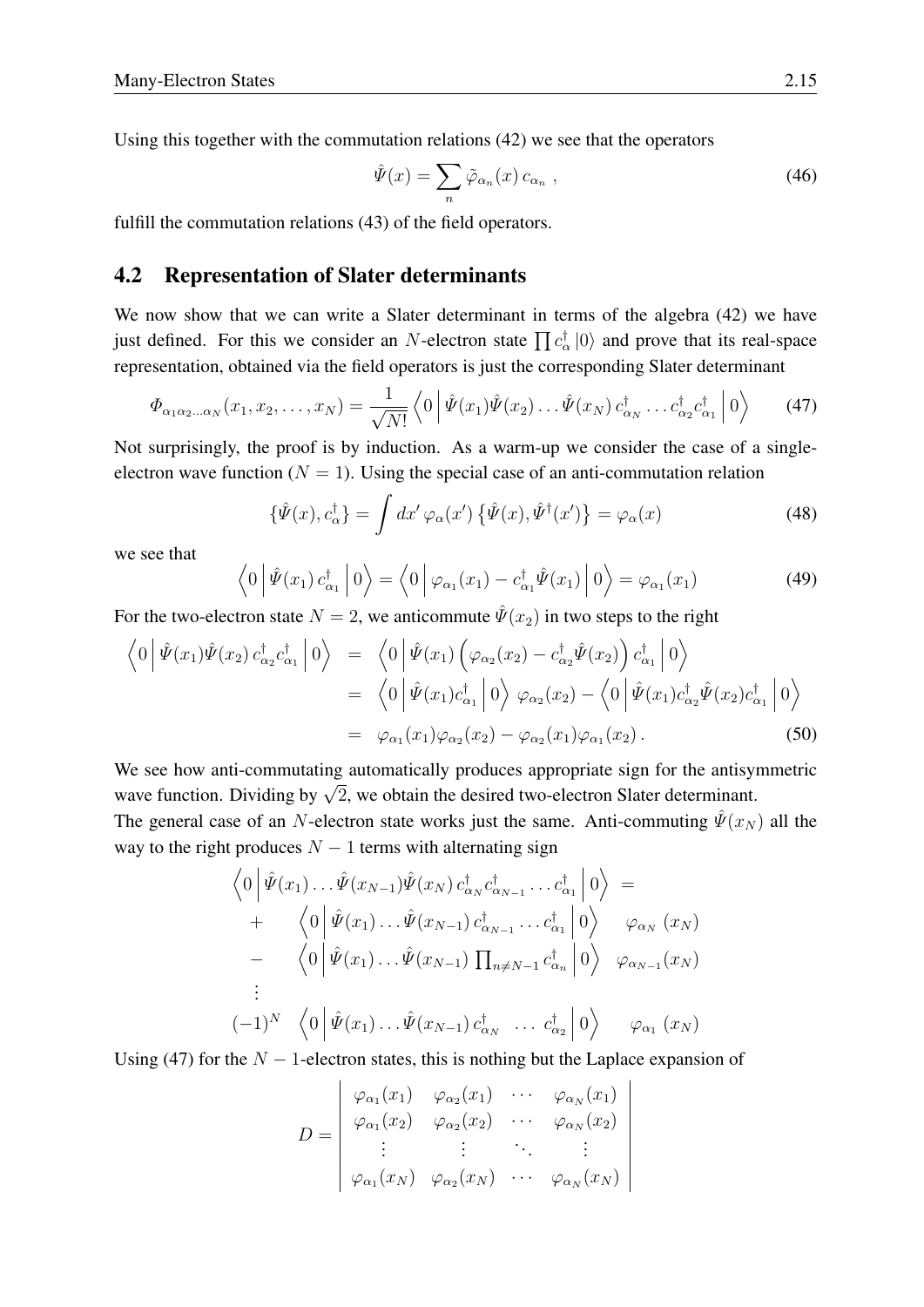along the Nth row. Dividing by  $\sqrt{N!}$  we see that we have shown [\(47\)](#page-14-1) for N-electron states. Thus we see that instead of working with the Slater determinant  $\Phi_{\alpha_1\alpha_2...\alpha_N}(x_1, x_2,...,x_N)$  we can work with the corresponding N-electron product state  $\prod c_{\alpha}^{\dagger} |0\rangle$ . In particular, instead of working with the basis of Slater determinants [\(27\)](#page-8-1) induced by an orthonormal set of singleelectron states  $\{\varphi_{\alpha_n}(x)\}$ , we can work with the corresponding basis of product states

<span id="page-15-3"></span>
$$
\left\{\prod_{\alpha_1 < \dots < \alpha_N} c^{\dagger}_{\alpha_N} \cdots c^{\dagger}_{\alpha_1} |0\rangle \right\} . \tag{51}
$$

#### <span id="page-15-0"></span>4.3 Representation of  $n$ -body operators

Having established the relation between product states and Slater determiants, it is straightforward to express the matrix elements of a general *n*-body operator  $(11)$ 

<span id="page-15-2"></span>
$$
M(\mathbf{x}) = M_0 + \sum_i M_1(x_i) + \sum_{i < j} M_2(x_i, x_j) + \sum_{i < j < k} M_3(x_i, x_j, x_k) + \cdots \tag{52}
$$

with N-electron Slater determinants:

$$
\int dx_1 \cdots dx_N \overline{\Phi_{\beta_1 \cdots \beta_N}(x_1, \cdots, x_N)} M(x_1, \cdots, x_N) \Phi_{\alpha_1 \cdots \alpha_N}(x_1, \cdots, x_N)
$$

$$
= \left\langle 0 \left| c_{\beta_1} \cdots c_{\beta_N} \hat{M} c_{\alpha_N}^{\dagger} \cdots c_{\alpha_1}^{\dagger} \right| 0 \right\rangle \tag{53}
$$

with the representation of the  $n$ -body operator in terms of field operators

<span id="page-15-1"></span>
$$
\hat{M} = \frac{1}{N!} \int dx_1 \cdots x_N \hat{\Psi}^\dagger(x_N) \cdots \hat{\Psi}^\dagger(x_1) M(x_1, \cdots, x_N) \hat{\Psi}(x_1) \cdots \hat{\Psi}(x_N).
$$
 (54)

Note that this form of the operator is only valid when applied to N-electron states. But from here on, we can work entirely in terms of our algebra [\(42\)](#page-13-0).

To see what [\(54\)](#page-15-1) means we look at its parts [\(52\)](#page-15-2). As usual, we start with the simplest case, the zero-body operator, which, up to trivial prefactor, is  $M_0(x_1, \dots, x_N) = 1$ . Operating on an N-electron wave function, it gives

$$
\hat{M}_0 = \frac{1}{N!} \int dx_1 dx_2 \cdots x_N \hat{\Psi}^\dagger(x_N) \cdots \hat{\Psi}^\dagger(x_2) \hat{\Psi}^\dagger(x_1) \hat{\Psi}(x_1) \hat{\Psi}(x_2) \cdots \hat{\Psi}(x_N)
$$
\n
$$
= \frac{1}{N!} \int dx_2 \cdots x_N \hat{\Psi}^\dagger(x_N) \cdots \hat{\Psi}^\dagger(x_2) \qquad \hat{N} \qquad \hat{\Psi}(x_2) \cdots \hat{\Psi}(x_N)
$$
\n
$$
= \frac{1}{N!} \int dx_2 \cdots x_N \hat{\Psi}^\dagger(x_N) \cdots \hat{\Psi}^\dagger(x_2) \qquad 1 \qquad \hat{\Psi}(x_2) \cdots \hat{\Psi}(x_N)
$$
\n
$$
\vdots
$$
\n
$$
= \frac{1}{N!} 1 \cdot 2 \cdots N = 1
$$
\n(55)

where we have used that

<span id="page-15-4"></span>
$$
\int dx \,\hat{\Psi}^{\dagger}(x)\hat{\Psi}(x) = \hat{N} \tag{56}
$$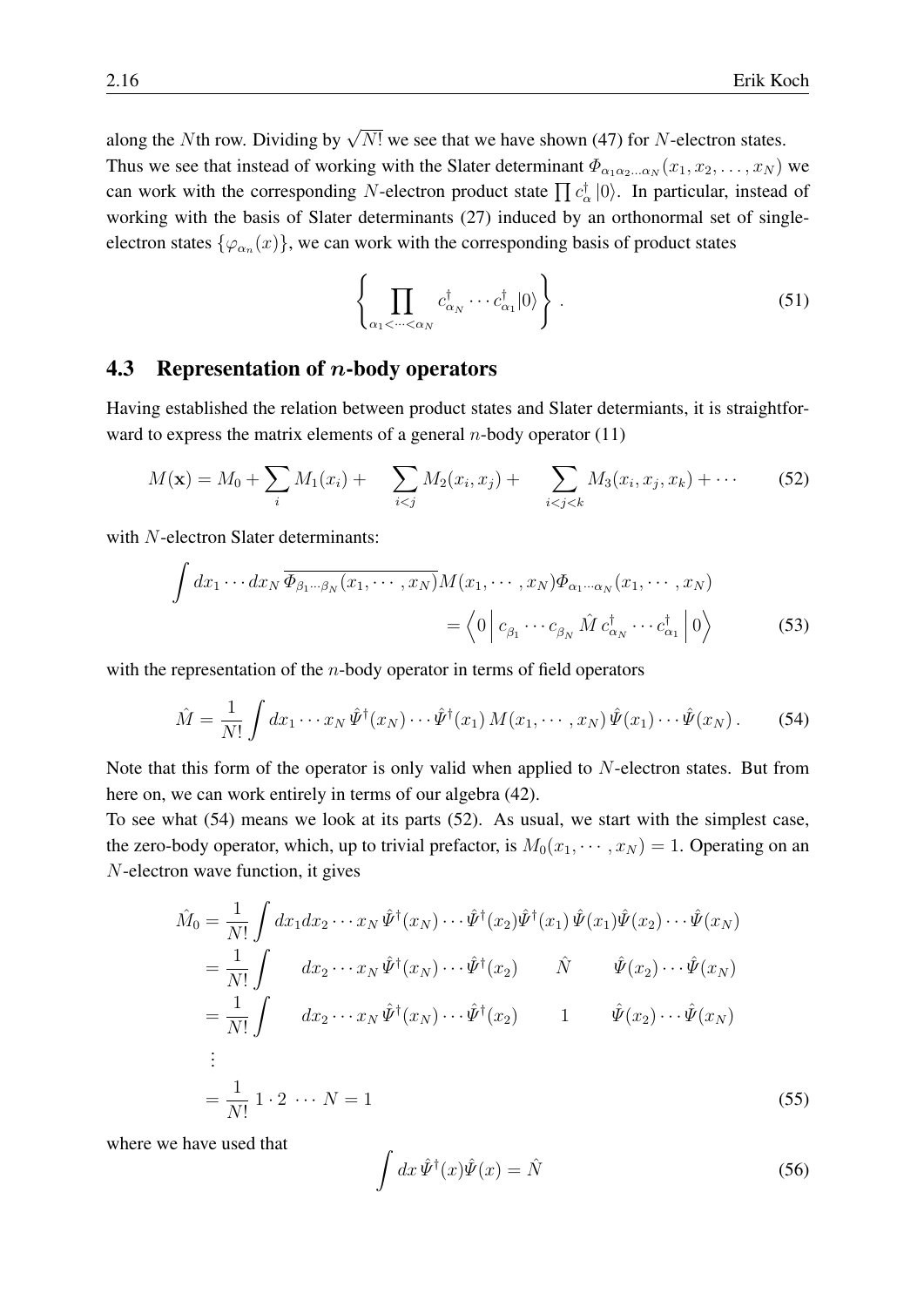is the number operator and that applying n annihilation operators  $\hat{\Psi}(x_i)$  to an N-electron state gives a state with  $N - n$  electrons. We note that we obtain a form of  $\hat{M}_0 = 1$  that apparently does not depend on the number of electrons in the wave function that it is applied to. This was not the case for the original expression [\(54\)](#page-15-1).

Next we consider one-body operators  $M(x_1, \ldots, x_N) = \sum_j M_1(x_j)$ 

$$
\hat{M}_1 = \frac{1}{N!} \int dx_1 \cdots dx_N \hat{\Psi}^\dagger(x_N) \cdots \hat{\Psi}^\dagger(x_1) \sum_j M_1(x_j) \hat{\Psi}(x_1) \cdots \hat{\Psi}(x_N)
$$
\n
$$
= \frac{1}{N!} \sum_j \int dx_j \hat{\Psi}^\dagger(x_j) M_1(x_j) (N-1)! \hat{\Psi}(x_j)
$$
\n
$$
= \frac{1}{N} \sum_j \int dx_j \hat{\Psi}^\dagger(x_j) M_1(x_j) \hat{\Psi}(x_j)
$$
\n
$$
= \int dx \hat{\Psi}^\dagger(x) M_1(x) \hat{\Psi}(x)
$$

Here we have first anticommuted  $\hat{\psi}^{\dagger}(x_j)$  all the way to the left and  $\hat{\psi}(x_j)$  to the right. Since these take the same numbers of anticommutations, there is no sign involved. The operation leaves the integrals over the variables except  $x_i$ , a zero-body operator for  $N-1$  electron states, operating on  $\hat{\Psi}(x_i) \mid N$ -electron state).

Expanding the field-operators in a complete orthonormal set  $\hat{\Psi}(x) = \sum_n \varphi_{\alpha_n}(x) c_{\alpha_n}$  gives

<span id="page-16-0"></span>
$$
\hat{M}_1 = \sum_{n,m} \int dx \, \overline{\varphi_{\alpha_n}(x)} \, M(x) \, \varphi_{\alpha_m}(x) \, c_{\alpha_n}^\dagger c_{\alpha_m} = \sum_{n,m} \langle \alpha_n | M_1 | \alpha_m \rangle \, c_{\alpha_n}^\dagger c_{\alpha_m} \,. \tag{57}
$$

Also here we find a form for  $\hat{M}_1$  that is apparently independent of the number of electrons N and can be evaluated directly in the basis states [\(51\)](#page-15-3).

For the two-body operators  $M(x_1, \ldots, x_N) = \sum_{i \le j} M_2(x_i, x_j)$  we proceed in the familiar way, anti-commuting first the operators with the coordinates involved in  $M_2$  all the way to the left and right. This time we are left with a zero-body operator for  $N - 2$  electrons:

$$
\hat{M}_2 = \frac{1}{N!} \int dx_1 \cdots dx_N \hat{\Psi}^{\dagger}(x_N) \cdots \hat{\Psi}^{\dagger}(x_1) \sum_{i < j} M_2(x_i, x_j) \hat{\Psi}(x_1) \cdots \hat{\Psi}(x_N)
$$
\n
$$
= \frac{1}{N!} \sum_{i < j} \int dx_i dx_j \hat{\Psi}^{\dagger}(x_j) \hat{\Psi}^{\dagger}(x_i) M_2(x_i, x_j) (N-2)! \hat{\Psi}(x_i) \hat{\Psi}(x_j)
$$
\n
$$
= \frac{1}{N(N-1)} \sum_{i < j} \int dx_i dx_j \hat{\Psi}^{\dagger}(x_j) \hat{\Psi}^{\dagger}(x_i) M_2(x_i, x_j) \hat{\Psi}(x_i) \hat{\Psi}(x_j)
$$
\n
$$
= \frac{1}{2} \int dx \, dx' \hat{\Psi}^{\dagger}(x') \hat{\Psi}^{\dagger}(x) M_2(x, x') \hat{\Psi}(x) \hat{\Psi}(x')
$$

Expanding in an orthonormal basis, we get

<span id="page-16-1"></span>
$$
\hat{M}_2 = \frac{1}{2} \sum_{n,n',m,m'} \int dx dx' \overline{\varphi_{\alpha_{n'}}(x') \varphi_{\alpha_n}(x)} M_2(x, x') \varphi_{\alpha_m}(x) \varphi_{\alpha_{m'}}(x') \quad c^{\dagger}_{\alpha_{n'}} c^{\dagger}_{\alpha_n} c_{\alpha_m} c_{\alpha_{m'}}
$$
\n
$$
= \frac{1}{2} \sum_{n,n',m,m'} \langle \alpha_n \alpha_{n'} | M_2 | \alpha_m \alpha_{m'} \rangle \qquad c^{\dagger}_{\alpha_{n'}} c^{\dagger}_{\alpha_n} c_{\alpha_m} c_{\alpha_{m'}} \quad (58)
$$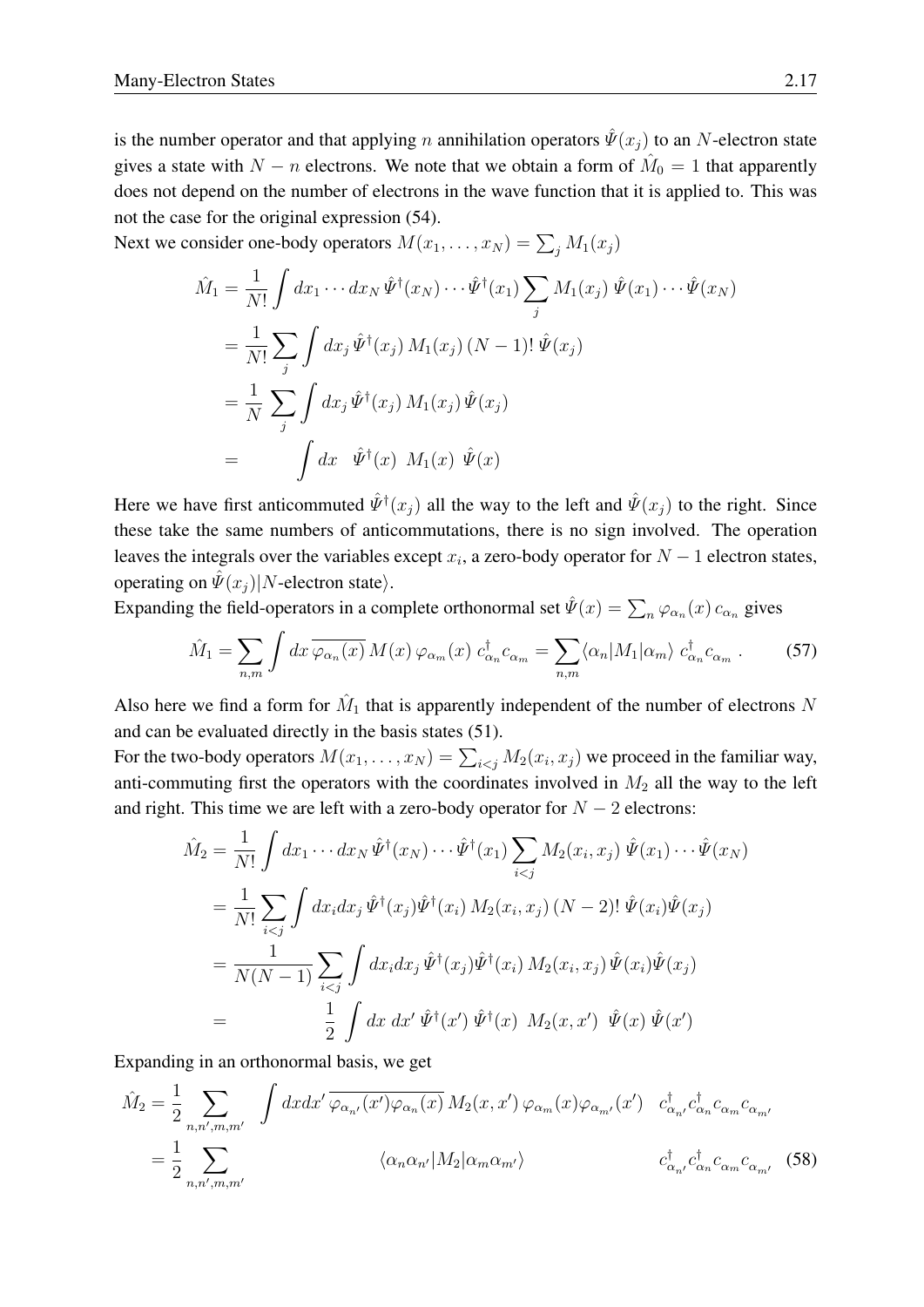where the exchange of the indices in the second line is a consequence of the way the Dirac state for two electrons is usually written: first index for the first coordinate, second index for the second, while taking the adjoint of the operators changes their order. Obviously, from the symmetry  $M_2(x, x') = M_2(x', x)$  follows  $\langle \alpha_n \alpha_{n'} | M_2 | \alpha_m \alpha_{m'} \rangle = \langle \alpha_{n'} \alpha_n | M_2 | \alpha_{m'} \alpha_m \rangle$ .

The procedure generalizes to operators acting on more than two electrons in the natural way. We note that, while we started from a form of the operators [\(52\)](#page-15-2) that was explicitly formulated in an N-electron Hilbert space, the results [\(55\)](#page-15-4), [\(57\)](#page-16-0), and [\(58\)](#page-16-1) are of the same form no matter what value  $N$  takes. Thus these operators are valid not just on some  $N$ -electron Hilbert space, but on the entire Fock space. This is a particular strength of the second quantized formulation.

#### <span id="page-17-0"></span>4.4 Vacuum state and electron-hole transformation

We have introduced the state  $|0\rangle$  as the state with no electrons,  $N = 0$ . The whole formalism of second quantization requires, however, only  $(42)$ , i.e., that  $|0\rangle$  is normalized and annihilated by the annihilation operators. We can exploit this to obtain more convenient descriptions of many-electron systems. As a first example, see [\[19\]](#page-25-1) for the physics background, let us consider the d-states of an atom. Denoting the operator for putting an electron of spin  $\sigma$  in the d-orbital with directional quantum number m by  $d_{m\sigma}^{\dagger}$ , we can describe a  $d^N$  configuration, i.e., a state with N d-electrons as a linear combination of product states  $\prod_{n=1}^{N} d_{m_n\sigma}^{\dagger} |0\rangle$ . Here  $|0\rangle$  is the state without electrons. This is the description we have used so far. It specifies the states the electrons are in. For an almost full shell it might, however, be more convenient to specify the state in terms of the non-occupied states. We can do this by introducing a new "vacuum" state

$$
|\text{full shell}\rangle = d_{-2\downarrow}^{\dagger} d_{-1\downarrow}^{\dagger} \cdots d_{2\downarrow}^{\dagger} d_{-2\uparrow}^{\dagger} d_{-1\uparrow}^{\dagger} \cdots d_{2\uparrow}^{\dagger} |0\rangle = \prod_{\sigma} \prod_{m=2}^{-2} d_{m\sigma}^{\dagger} |0\rangle \,, \tag{59}
$$

corresponding to a filled d-shell.  $\vert$  full shell) certainly does not fulfill the requirements for a vacuum state, since  $d_{m\sigma}$  full shell $\rangle \neq 0$ . Thanks to the Pauli principle it is, however, annihilated by any electron creation operator  $c_{\delta}^{\dagger}$  $\delta$  in the space of *d*-orbitals. Thus, when we relabel these electron creation operators as hole annihilation operators,  $h_{\delta} = c_{\bar{\delta}}^{\dagger}$  $\frac{1}{\delta}$ , then |full shell $\rangle$  behaves as a vacuum state for these newly labeled operators  $h_{\delta}$ . We pick the relation between the hole state  $\delta$  and the corresponding electron states  $\delta$  such that form of the anti-commutation relations remain unchanged:  $\{h_\alpha,h_\beta^\dagger\}=\{c_{\bar{\alpha}}^\dagger$  $\{\bar{\alpha}, c_{\bar{\beta}}\} = \langle \bar{\beta} | \bar{\alpha} \rangle = \langle \alpha | \beta \rangle.$  Having established an isomorphism between the algebra of electron operators and that of the corresponding hole operators, we can relate electron expectation values to those of hole-states, e.g.,  $\langle 0|c_\alpha c_\beta^\dagger$  $\langle \frac{\dagger}{\beta}|0\rangle = \langle \text{full} | h_{\bar{\alpha}} h^\dagger_{\bar{\beta}}$  $\frac{1}{\bar{\beta}}$ |full $\rangle$ . A common choice is to take the complex conjugate state  $\varphi_{\bar{\delta}}(x) = \overline{\varphi_{\delta}(x)}$ .

We can now ask what kind of particles the operators  $h_{\delta}^{\dagger}$  $\delta$  create. This is most easily done in the basis  $d_{m\sigma}^{\dagger}$  of spherical harmonics; the general  $h_{\delta}^{\dagger}$  $\frac{1}{\delta}$  follow then by expanding them in the  $d_{m\sigma}^{\dagger}$ . A full d-shell has total orbital momentum  $L = 0$  and total spin  $S = 0$ . Removing an electron in state  $|m\sigma\rangle$  thus changes  $L_z$  from 0 to  $-m$  and  $S_z$  from 0 to  $-\sigma$ . The corresponding creator therefore creates a hole with directional quantum number  $-m$  and spin  $-\sigma$ . We express this by writing the electron-hole transformation as  $h^{\dagger}_{m\sigma} = d_{-m,-\sigma}$ . We can make a similar argument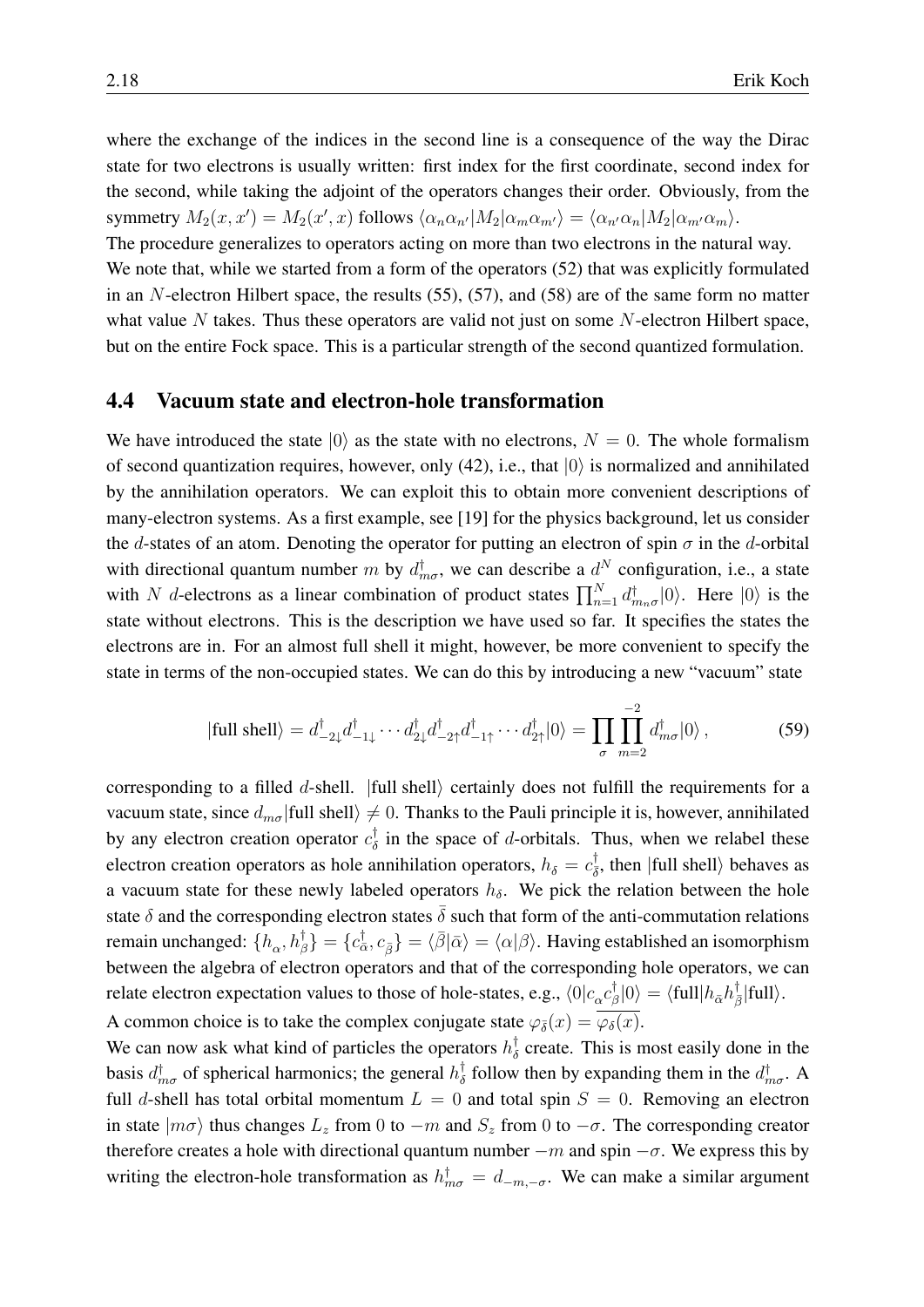for a completely filled band

$$
|\text{full band}\rangle = \prod_{\sigma} \prod_{k} b_{k\sigma}^{\dagger} |0\rangle , \qquad (60)
$$

with hole operators  $h_{k\sigma}^{\dagger} = b_{-k,-\sigma}$ .

We can then relate the matrix elements for N-electron states of type  $|e\rangle = \prod c_{\alpha_n}^{\dagger} |0\rangle$  and the related N-hole states  $|h\rangle = \prod h_{\bar{c}}^{\dagger}$  $\frac{1}{\bar{\alpha}_n}$ |full $\rangle$ , where  $|full\rangle = \prod_{n=1}^{N_{\text{states}}} c_{\alpha_n}^{\dagger} |0\rangle$  is assumed to be normalized, as is required of a vacuum state. Working with orthonormal operators, we find that the matrix elements for a one-body operator [\(57\)](#page-16-0) change sign and have a constant shift on the diagonal

$$
\langle h' | \hat{M}_1 | h \rangle = \sum_{n,m} \langle \alpha_n | M_1 | \alpha_m \rangle \langle h' | c_{\alpha_n}^{\dagger} c_{\alpha_m} | h \rangle \tag{61}
$$

$$
= \sum_{n,m} \langle \alpha_n | M_1 | \alpha_m \rangle \langle h' | h_{\bar{\alpha}_n} h_{\bar{\alpha}_m}^\dagger | h \rangle \tag{62}
$$

$$
= \sum_{n,m} \langle \alpha_n | M_1 | \alpha_m \rangle \left( \underbrace{\langle \bar{\alpha}_n | \bar{\alpha}_m \rangle}_{\langle \text{full} | c_{\alpha_n}^\dagger c_{\alpha_m} | \text{full} \rangle} \langle h' | h \rangle - \underbrace{\langle h' | h_{\bar{\alpha}_m}^\dagger h_{\bar{\alpha}_n} | h \rangle}_{= \langle e' | c_{\alpha_m}^\dagger c_{\alpha_n} | e \rangle} \right) \tag{63}
$$

$$
= \langle \text{full} | \hat{M}_1 | \text{full} \rangle \, \delta_{h',h} - \langle e' | \hat{M}_1 | e \rangle \, . \tag{64}
$$

In going to the second line, we converted from writing the matrix element in electron operators to the formulation in hole operators. The identity of the matrix elements for the N-hole and N-electron states in the third line follows from the fact that the operators  $c_{\bar{\alpha}}$  and  $h_{\alpha}$  form, with their respective vacua, the same algebra. For two-body operators [\(58\)](#page-16-1) we use

$$
h_{\alpha}h_{\beta}h_{\gamma}^{\dagger}h_{\delta}^{\dagger} = h_{\delta}^{\dagger}h_{\gamma}^{\dagger}h_{\beta}h_{\alpha} - \langle\alpha|\gamma\rangle h_{\beta}h_{\delta}^{\dagger} + \langle\alpha|\delta\rangle h_{\beta}h_{\gamma}^{\dagger} - \langle\beta|\gamma\rangle h_{\delta}^{\dagger}h_{\alpha} + \langle\beta|\delta\rangle h_{\gamma}^{\dagger}h_{\alpha}.
$$
 (65)

Collecting contributions of the direct two-body terms to  $\langle h' | \hat{M}_2 | h \rangle$  we get

$$
\frac{1}{2} \sum_{\alpha\beta\gamma\delta} \langle \beta\alpha | M_2 | \gamma\delta \rangle \langle h' | \delta_{\alpha\delta} h_{\beta} h_{\gamma}^{\dagger} - \delta_{\beta\gamma} h_{\delta}^{\dagger} h_{\alpha} | h \rangle = \frac{1}{2} \sum_{\alpha\beta} \langle \beta\alpha | M_2 | \beta\alpha \rangle \delta_{h',h} - \sum_{\alpha\beta\gamma} \langle \beta\alpha | \gamma\alpha \rangle \langle h' | h_{\gamma}^{\dagger} h_{\beta} | h \rangle
$$

and similarly for minus the exchange terms

$$
\frac{1}{2}\sum_{\alpha\beta\gamma\delta}\langle\beta\alpha|M_{2}|\gamma\delta\rangle\langle h'|\delta_{\alpha\gamma}h_{\beta}h_{\delta}^{\dagger}-\delta_{\beta\delta}h_{\gamma}^{\dagger}h_{\alpha}|h\rangle=\frac{1}{2}\sum_{\alpha\beta}\langle\beta\alpha|M_{2}|\alpha\beta\rangle\,\delta_{h',h}-\sum_{\alpha\beta\gamma}\langle\beta\alpha|\alpha\gamma\rangle\langle h'|h_{\gamma}^{\dagger}h_{\beta}|h\rangle
$$

The first terms only contribute to diagonal matrix elements and give the expectation value of the full shell  $\langle \text{full} | \hat{M}_2 | \text{full} \rangle$ . The one-body terms also contribute only to the diagonal when the full shell is symmetric (atomic shell: radial symmetry, filled band:  $k = 0$ ) and  $M_2$  conserves the corresponding quantum numbers (atomic shell:  $m_1 + m_2 = m_3 + m_4$ , filled band:  $k_1 + k_2 =$  $k_3 + k_4$ ): fixing, e.g.,  $\alpha = \gamma$  then also fixes  $\beta = \delta$ . Moreover, all terms  $\sum_{\alpha} \langle \beta \alpha | M_2 | \beta \alpha \rangle$  or the corresponding exchange term are independent of  $|\beta\rangle$  for orbitals of the same symmetry (just rotate the basis to the desired  $|\beta'\rangle$ ) so that, again, there is just a constant shift of the diagonal elements

$$
\langle h' | \hat{M}_2 | h \rangle = \left( \langle \text{full} | \hat{M}_2 | \text{full} \rangle + N \sum_{\alpha} (\langle \beta \alpha | M_2 | \beta \alpha \rangle - \langle \beta \alpha | M_2 | \alpha \beta \rangle) \right) \delta_{e',e} + \langle e' | \hat{M}_2 | e \rangle. \tag{66}
$$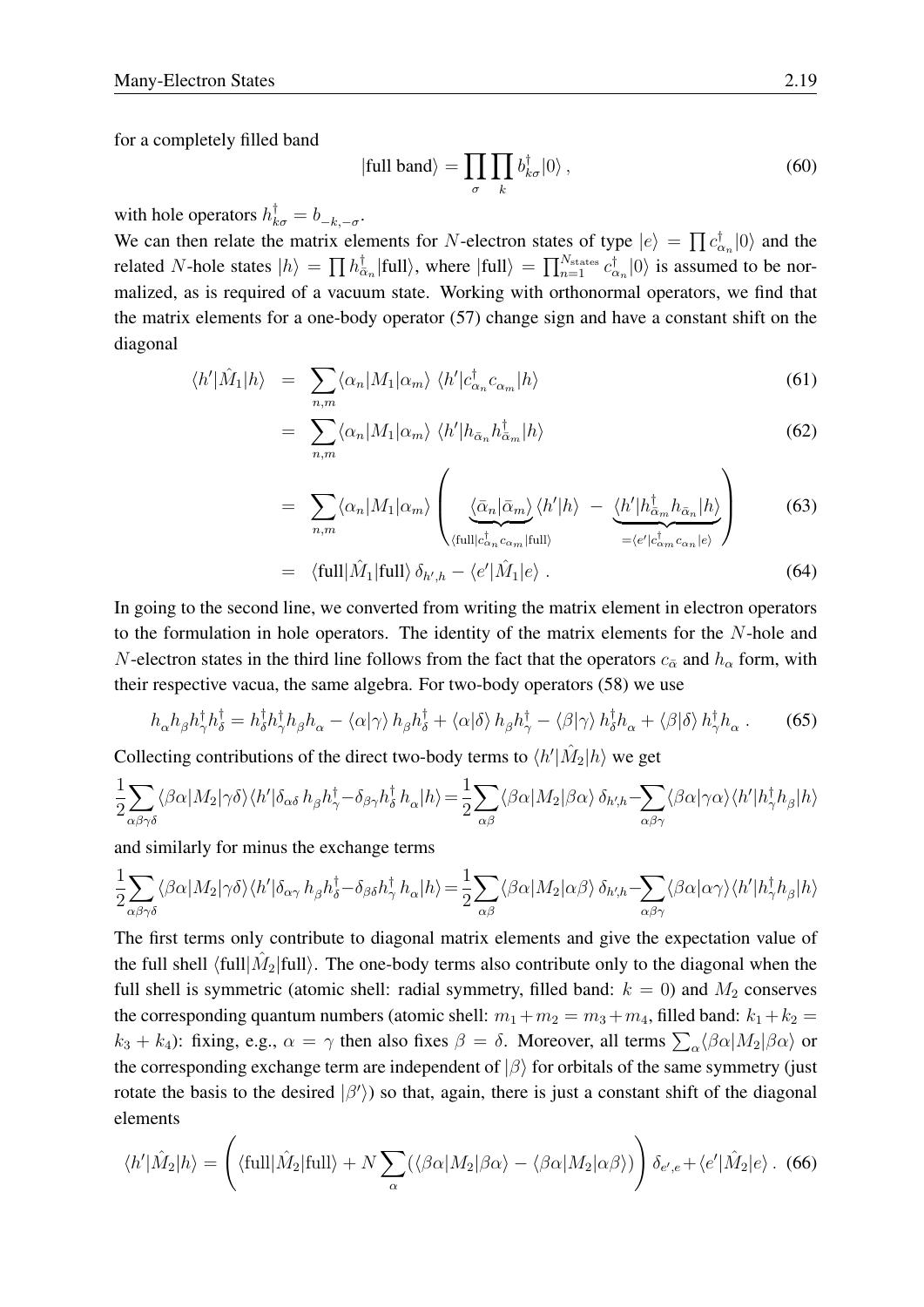An interesting new situation arises when we consider product states that are not closed shells. A popular example is the Fermi sea for a homogeneous electron gas

$$
|\text{Fermi sea}\rangle = \prod_{\sigma} \prod_{|k| \le k_F} c_{k\sigma}^{\dagger} |0\rangle. \tag{67}
$$

We can now introduce new annihilation operators as

$$
h_{k\sigma} = \begin{cases} c_{-k,-\sigma}^{\dagger} & \text{for } |k| \le k_F \\ c_{k,\sigma} & \text{for } |k| > k_F \end{cases}
$$
 (68)

They are of hole-type for states occupied in  $|Fermi sea\rangle$ , while for empty states they are of electron type. This mixing of character has an interesting consequence: electron creation operators in a basis other than that used for defining the new vacuum are transformed to operators with mixed creator/annihilator contributions. As an example, the field operator

$$
\hat{\Psi}_{\sigma}(r) = \int dk \, e^{ikr} \, c_k = \int_{|k| \leq k_F} dk \, e^{ikr} \, h_{-k,-\sigma}^{\dagger} + \int_{|k| > k_F} dk \, e^{ikr} \, h_{k,\sigma} \tag{69}
$$

is no longer a pure annihilation operator in the hole picture. I.e., we no longer get the full algebra [\(42\)](#page-13-0) but are restricted to operators defined in the basis that was used to generate the new vacuum.

### <span id="page-19-0"></span>5 Many-body states

We now consider small model Hamiltonians to illustrate the techniques introduced so far. This will also allow us to discuss characteristic many-body states without too much complication.

#### <span id="page-19-1"></span>5.1 Hubbard model

As the first example we study the Hubbard model with two sites,  $i = 1, 2$ , between which the electrons can hop with matrix element  $-t$  and with an on-site Coulomb repulsion  $U$ 

$$
H = -t\sum_{\sigma} \left( c_{2\sigma}^{\dagger} c_{1\sigma} + c_{1\sigma}^{\dagger} c_{2\sigma} \right) + U \sum_{i \in \{1,2\}} n_{i\uparrow} n_{i\downarrow} \,. \tag{70}
$$

The number of electrons N and  $S_z$  are conserved, so the Fock space Hamiltonian is blockdiagonal in the Hilbert spaces with fixed number of up- and down-spin electrons  $N_{\uparrow}$  and  $N_{\downarrow}$ with dimensions

|                                                    | $N \mid 0 \mid 1 \mid$ |  |  |  |  | $3-1$ |  |  |
|----------------------------------------------------|------------------------|--|--|--|--|-------|--|--|
| $N_{\uparrow}$   0   1   0   2   1   0   2   1   2 |                        |  |  |  |  |       |  |  |
| $N_{\downarrow}$ 0 0 1 0 1 2 1 2 2                 |                        |  |  |  |  |       |  |  |
| $\dim  1  2 2  1 4 1  2 2  1  16$                  |                        |  |  |  |  |       |  |  |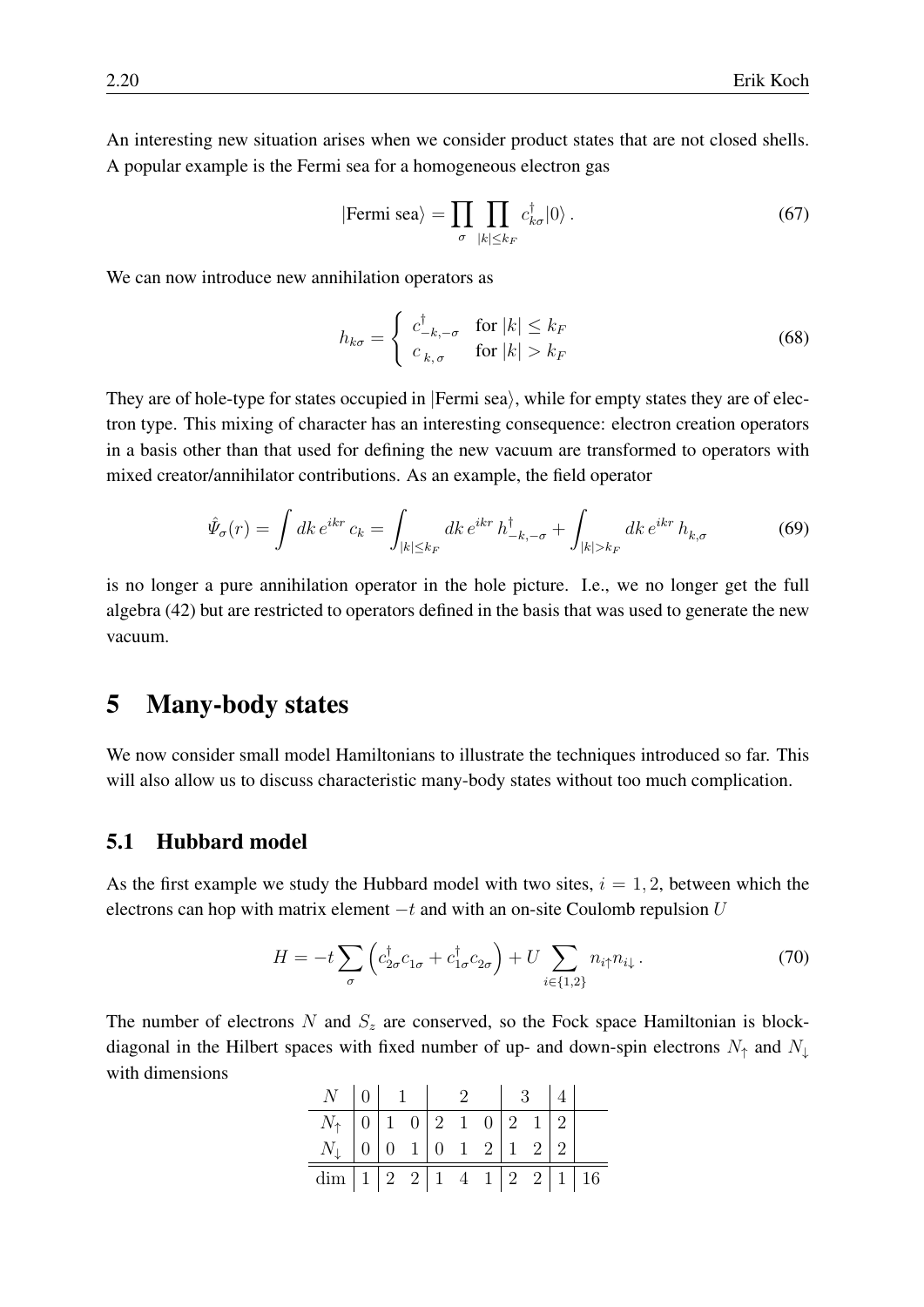The Hamiltonian for  $N = N_{\uparrow} = 1$  is easily constructed. By introducing the basis states  $c_1^{\dagger}$  $T_{1\uparrow}|0\rangle$ and  $c_2^{\dagger}$  $\mathbb{Z}_2^{\uparrow}|0\rangle$ , we obtain the Hamiltonian matrix

$$
\left\langle 0\Big|\begin{pmatrix} c_{1\uparrow}\\ c_{2\uparrow} \end{pmatrix} H \begin{pmatrix} c_{1\uparrow}^{\dagger} & c_{2\uparrow}^{\dagger} \end{pmatrix} \Big| 0 \right\rangle = \begin{pmatrix} 0 & -t \left\langle 0\Big| c_{1\uparrow} & c_{1\uparrow}^{\dagger} c_{2\uparrow} & c_{2\uparrow}^{\dagger} \Big| 0 \right\rangle \\ -t \left\langle 0\Big| c_{2\uparrow} & c_{2\uparrow}^{\dagger} c_{1\uparrow} & c_{1\uparrow}^{\dagger} \Big| 0 \right\rangle & 0 \end{pmatrix} = \begin{pmatrix} 0 & -t \\ -t & 0 \end{pmatrix}.
$$

This is easily diagonalized giving the familiar bonding and antibonding solution

<span id="page-20-0"></span>
$$
|\pm\rangle = \frac{1}{\sqrt{2}} \left( c_{1\uparrow}^{\dagger} \pm c_{2\uparrow}^{\dagger} \right) |0\rangle = c_{\pm\uparrow}^{\dagger} |0\rangle. \tag{71}
$$

For  $N_{\uparrow} = 1 = N_{\downarrow}$ , we obtain a non-trivial interacting system

$$
\left\langle 0 \left| \begin{array}{c} c_{1\uparrow}c_{2\downarrow} \\ c_{2\uparrow}c_{1\downarrow} \\ c_{1\uparrow}c_{1\downarrow} \end{array} \right| H \left( c_{2\downarrow}^{\dagger}c_{1\uparrow}^{\dagger} \ c_{1\downarrow}^{\dagger}c_{2\uparrow}^{\dagger} \ c_{1\downarrow}^{\dagger}c_{1\uparrow}^{\dagger} \ c_{2\downarrow}^{\dagger}c_{2\uparrow}^{\dagger} \right) \left| 0 \right\rangle = \begin{pmatrix} 0 & 0 & -t & -t \\ 0 & 0 & -t & -t \\ -t & -t & U & 0 \\ -t & -t & 0 & U \end{pmatrix} . \tag{72}
$$

To diagonalize the matrix, we transform the basis into linear combinations of covalent and ionic states

$$
|\text{cov}_{\pm}\rangle = \frac{1}{\sqrt{2}} \left( c_{2\downarrow}^{\dagger} c_{1\uparrow}^{\dagger} \pm c_{1\downarrow}^{\dagger} c_{2\uparrow}^{\dagger} \right) |0\rangle \tag{73}
$$

$$
|\text{ion}_{\pm}\rangle = \frac{1}{\sqrt{2}} \left( c_{1\downarrow}^{\dagger} c_{1\uparrow}^{\dagger} \pm c_{2\downarrow}^{\dagger} c_{2\uparrow}^{\dagger} \right) |0\rangle \tag{74}
$$

It is then easy to verify that  $|cov_+\rangle$  is an eigenstate with eigenvalue  $\varepsilon_{cov_-\} = 0$  and that  $|ion_+\rangle$ has eigenenergy  $\varepsilon_{\text{ion}-} = U$ . The remaining two states mix

$$
\begin{pmatrix} \langle \text{cov}_+ | \\ \langle \text{ion}_+ | \end{pmatrix} H \left( |\text{cov}_+ \rangle | \text{ion}_+ \rangle \right) = \frac{1}{2} \left\{ U - \begin{pmatrix} U & 4t \\ 4t & -U \end{pmatrix} \right\}.
$$
 (75)

Rewriting the matrix

$$
\begin{pmatrix} U & 4t \\ 4t & -U \end{pmatrix} = \sqrt{U^2 + 16t^2} \begin{pmatrix} \cos \Theta & \sin \Theta \\ \sin \Theta & -\cos \Theta \end{pmatrix},
$$
(76)

we find the ground state of the half-filled two-site Hubbard model

$$
|{\rm gs}\rangle = \cos \Theta/2 |{\rm cov}_+\rangle + \sin \Theta/2 |{\rm ion}_+\rangle \tag{77}
$$

$$
= \frac{1}{\sqrt{2}} \left( \cos \frac{\Theta}{2} c_{2\downarrow}^{\dagger} c_{1\uparrow}^{\dagger} + \cos \frac{\Theta}{2} c_{1\downarrow}^{\dagger} c_{2\uparrow}^{\dagger} + \sin \frac{\Theta}{2} c_{1\downarrow}^{\dagger} c_{1\uparrow}^{\dagger} + \sin \frac{\Theta}{2} c_{2\downarrow}^{\dagger} c_{2\uparrow}^{\dagger} \right) \left| 0 \right\rangle \tag{78}
$$

with an energy of  $\varepsilon_{\rm gs} = (U -$ √  $(U^2 + 16t^2)/2$ . Without correlations  $(U = 0 \rightarrow \Theta = \pi/2)$ , all basis states have the same prefactor, so we can factorize the ground state, writing it as a product  $c_{\dashv}^\dagger$  $_{+\downarrow}^{\dagger}c_{\dashv}^{\dagger}$  $\int_{+\uparrow}^{\uparrow} |0\rangle$  of the operators defined in [\(71\)](#page-20-0). For finite U this is no longer possible. In the strongly correlated limit  $U \gg t (\Theta \searrow 0)$  the ground state becomes the maximally entangled state  $|cov_{+}\rangle$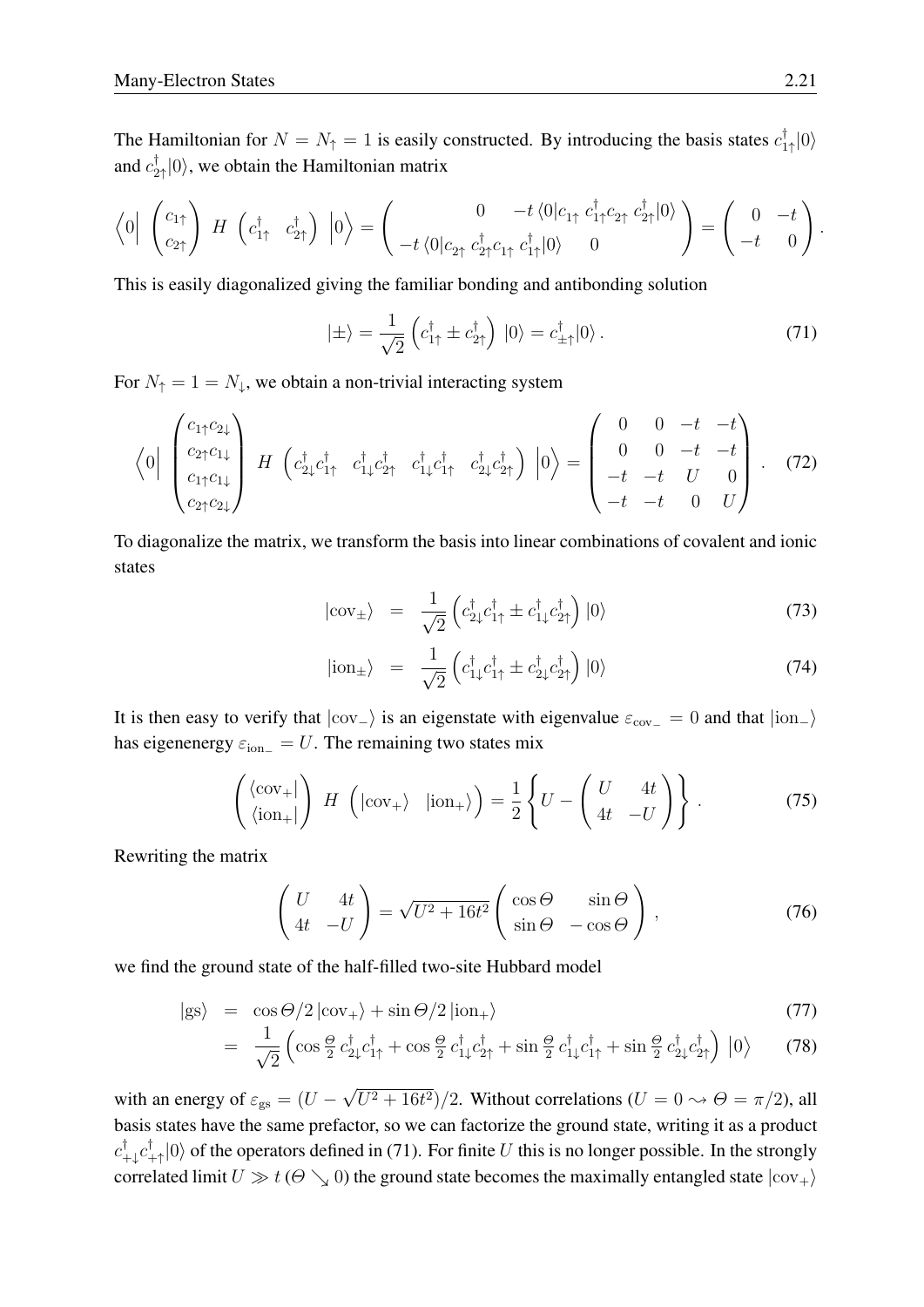

Fig. 5: *Spectrum of the two-site Hubbard model as a function of* U/t*.*

and can not even approximately be expressed as a two-electron Slater determinant. See [\[15\]](#page-24-14) for a more detailed discussion, but beware that there the basis was chosen slightly differently to make the symmetry of the singlet/triplet state apparent.

We can, however, construct a product state, exploiting the freedom we gained by introducing second quantization: the product wave function in Fock space

$$
|VB\rangle = \left(1 + c_{2\downarrow}^{\dagger} c_{1\uparrow}^{\dagger}\right) \left(1 + c_{1\downarrow}^{\dagger} c_{2\uparrow}^{\dagger}\right) |0\rangle \tag{79}
$$

$$
= \bigvee_{N=0}^{10} + \underbrace{\left(c_{2\downarrow}^{\dagger}c_{1\uparrow}^{\dagger} + c_{1\downarrow}^{\dagger}c_{2\uparrow}^{\dagger}\right)\left|0\right\rangle}_{N_{\uparrow}=1=N_{\downarrow}} + \underbrace{c_{2\downarrow}^{\dagger}c_{1\downarrow}^{\dagger}c_{2\uparrow}^{\dagger}c_{1\uparrow}^{\dagger}\left|0\right\rangle}_{N=4}
$$
(80)

has a component in the two-electron Hilbert space that is just the covalent state  $|cov_+\rangle$ . It would be very desirable to generalize this approach to a half-filled state without double occupancies, i.e., a *Mott state* and to models with more than two sites. We might try an ansatz

$$
|\text{VB?}\rangle = \prod_{\langle ij\rangle} \left( 1 + c_{j\downarrow}^{\dagger} c_{i\uparrow}^{\dagger} + c_{i\downarrow}^{\dagger} c_{j\uparrow}^{\dagger} \right) |0\rangle \tag{81}
$$

that has the advantage of not producing doubly occupied sites. The product is over pairs of sites, i.e., bonds, where each site only occurs in one such bond (if a site  $i$  participated in two bonds  $\langle ij \rangle$  and  $\langle ik \rangle$ , there would be terms with doubly occupied site i, e.g.,  $c_k^{\dagger}$  $_{k\downarrow}^{\dagger}c_{i}^{\dagger}$  $_{i\uparrow}^{\dagger}$   $c_{i\cdot}^{\dagger}$  $_{i\downarrow}^{\dagger}c_{k}^{\dagger}$  $\big\downarrow^{\dagger}_{k\uparrow}$ ). There are, however, many ways we could partition the lattice sites into bonds, and to maintain the symmetry of the lattice we would have to sum over them. Alternatively, we could take products of all bond states and use a Gutzwiller projection to eliminate the doubly occupied sites. This is the idea of the *resonating valence bond* (RVB) state [\[20\]](#page-25-2). Unfortunately, neither approach to the Mott state is easy to handle.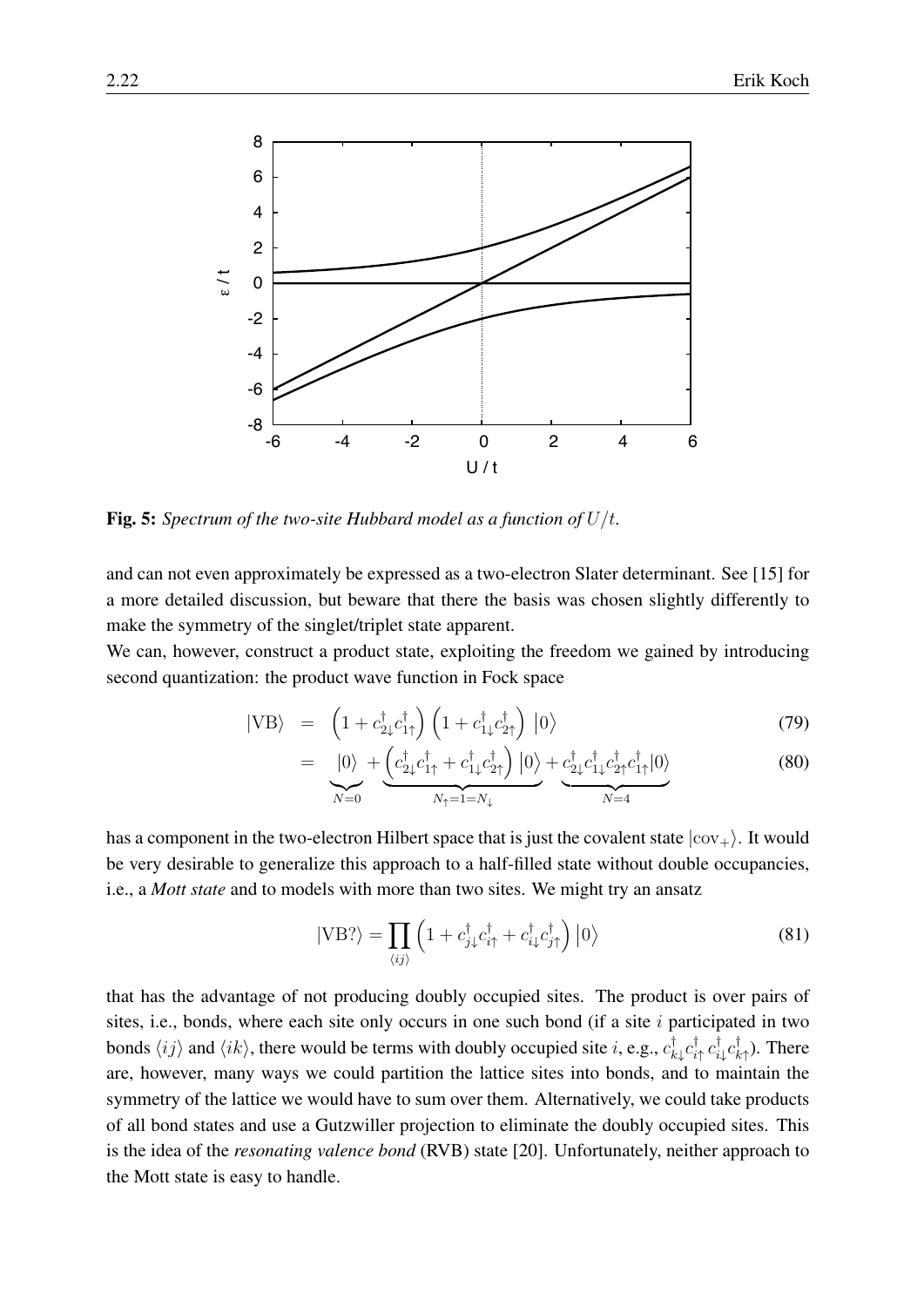In the *negative-U Hubbard model* we do not have such problems. For  $U \ll t$  the ground state is a linear combination of doubly occupied sites  $|ion_{+}\rangle$ , which can be obtained from

<span id="page-22-1"></span>
$$
|\text{pair}\rangle = \frac{1}{2} \left( 1 + c_{2\downarrow}^{\dagger} c_{2\uparrow}^{\dagger} \right) \left( 1 + c_{1\downarrow}^{\dagger} c_{1\uparrow}^{\dagger} \right) |0\rangle. \tag{82}
$$

As each pair of creation operators in the product involves only a single site, this ansatz readily generalizes to larger lattices

$$
|\text{pair}\rangle = \prod_{i} \frac{1}{\sqrt{2}} \left( 1 + c_{i\downarrow}^{\dagger} c_{i\uparrow}^{\dagger} \right) |0\rangle. \tag{83}
$$

The idea of such grand-canonical product states in Fock space are central for understanding the superconducting state.

#### <span id="page-22-0"></span>5.2 BCS state

We now turn from the Hubbard model to the BCS Hamiltonian

$$
H_{\rm BCS} = \sum_{k\sigma} \varepsilon_k \, c_{k\sigma}^\dagger c_{k\sigma} + \sum_{k,k'} V_{k,k'} \, c_{-k'\downarrow}^\dagger c_{k'\uparrow}^\dagger c_{k\uparrow} c_{-k\downarrow} \tag{84}
$$

in which the interaction term scatters Cooper pairs of electrons  $(k \uparrow, -k \downarrow)$  with different values of  $k$ . We start again by looking at a two-site model. With periodic boundary conditions, the bonding and antibonding states [\(71\)](#page-20-0) become states with  $k = 0$  and  $k = \pi$ , respectively. Note that for both values ( $k = \pi$  being at the boundary of the Brillouin zone) we have  $k = -k$ . Setting  $V_{0,\pi} = -I$ , we obtain the two-site Hamiltonian

$$
H = \sum_{k \in \{0,\pi\},\sigma} \varepsilon_k \, n_{k\sigma} - I \left( c_{\pi\downarrow}^\dagger c_{\pi\uparrow}^\dagger c_{0\uparrow} c_{0\downarrow} + c_{0\downarrow}^\dagger c_{0\uparrow}^\dagger c_{\pi\uparrow} c_{\pi\downarrow} \right) \,. \tag{85}
$$

For  $N_{\uparrow} = 1 = N_{\downarrow}$  the Hamiltonian matrix is

$$
\left\langle 0 \middle| \begin{pmatrix} c_{0\uparrow}c_{\pi\downarrow} \\ c_{\pi\uparrow}c_{0\downarrow} \\ c_{0\uparrow}c_{0\downarrow} \\ c_{\pi\uparrow}c_{\pi\downarrow} \end{pmatrix} H \begin{pmatrix} c_{\pi\downarrow}^{\dagger}c_{0\uparrow}^{\dagger} & c_{0\downarrow}^{\dagger}c_{\pi\uparrow}^{\dagger} & c_{0\downarrow}^{\dagger}c_{0\uparrow}^{\dagger} & c_{\pi\downarrow}^{\dagger}c_{\pi\uparrow}^{\dagger} \end{pmatrix} |0\rangle = \begin{pmatrix} \varepsilon_{0} + \varepsilon_{\pi} & 0 & 0 & 0 \\ 0 & \varepsilon_{0} + \varepsilon_{\pi} & 0 & 0 \\ 0 & 0 & 2\varepsilon_{0} & -I \\ 0 & 0 & -I & 2\varepsilon_{\pi} \end{pmatrix} (86)
$$

To find the ground state, we need only consider the subspace of the Cooper pairs

$$
|\text{pair}_k\rangle = c_{-k\downarrow}^\dagger c_{k\uparrow}^\dagger |0\rangle. \tag{87}
$$

Writing  $\bar{\varepsilon} = (\varepsilon_0 + \varepsilon_\pi)/2$  and  $\Delta = \varepsilon_\pi - \varepsilon_0$ 

$$
\begin{pmatrix} 2\varepsilon_0 & -I \\ -I & 2\varepsilon_\pi \end{pmatrix} = 2\bar{\varepsilon} - \begin{pmatrix} \Delta & I \\ I & -\Delta \end{pmatrix} = 2\bar{\varepsilon} - \sqrt{I^2 + \Delta^2} \begin{pmatrix} \cos\Theta & \sin\Theta \\ \sin\Theta & -\cos\Theta \end{pmatrix}
$$
 (88)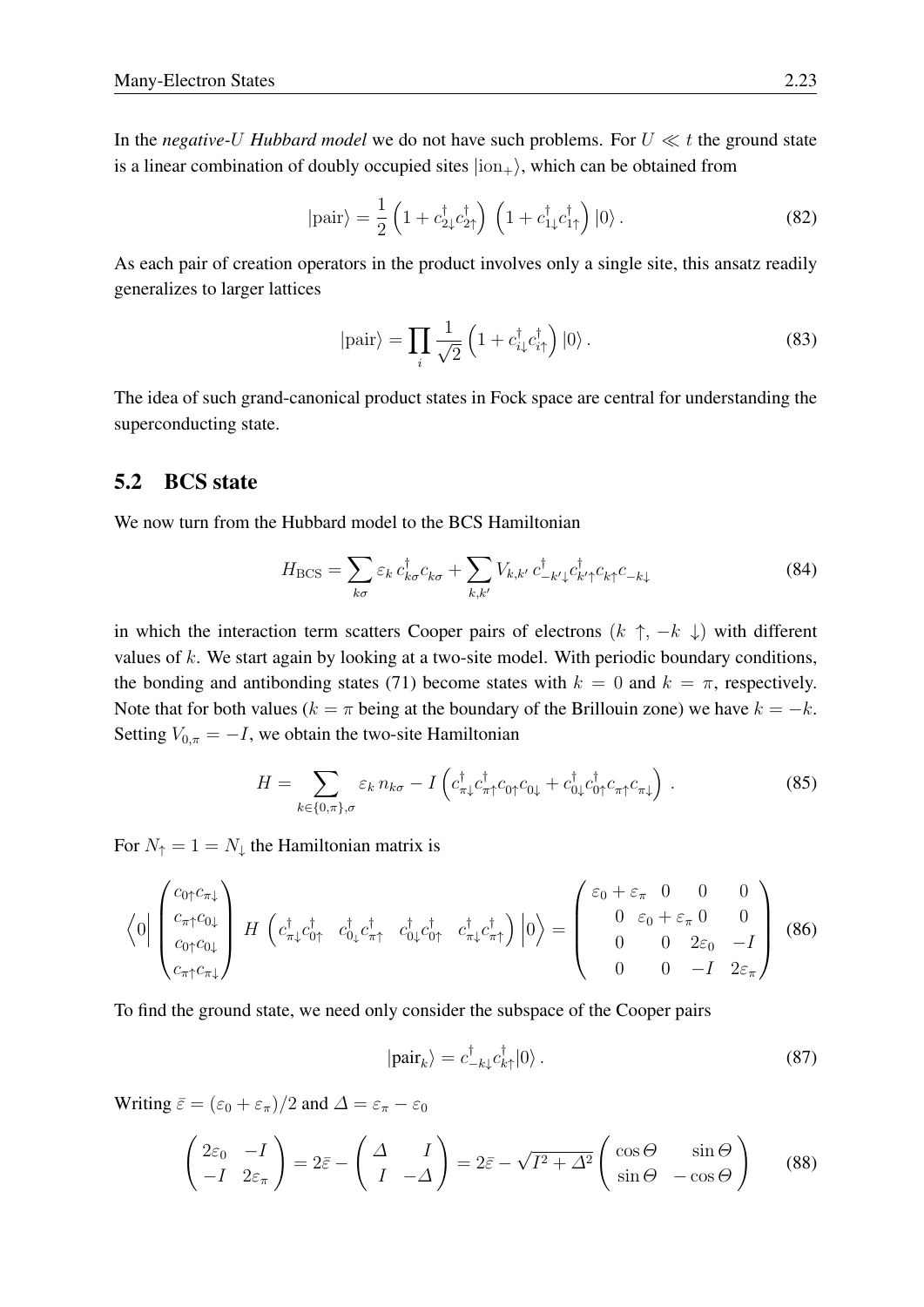we diagonalize, just as we did in the case of the Hubbard model, to find the ground state of the half-filled two-site BCS-model for  $I > 0$ 

$$
|{\rm gs}\rangle = \cos\Theta/2\left|{\rm pair}_0\right\rangle + \sin\Theta/2\left|{\rm pair}_\pi\right\rangle = \left(\cos\frac{\Theta}{2}c_{0\downarrow}^\dagger c_{0\uparrow}^\dagger + \sin\frac{\Theta}{2}c_{\pi\downarrow}^\dagger c_{\pi\uparrow}^\dagger\right)\left|0\right\rangle\tag{89}
$$

It is similar in form to the ground state  $(82)$  of the negative-U two-site Hubbard model, except that the two pairs can have different amplitudes, as the pair with lower band energy  $\varepsilon_k$  is preferred. Introducing  $\Theta_0 = \Theta$  and  $\Theta_\pi = \pi - \Theta$  we can recover this state (for any  $I > 0$ , not just in the limit of large interaction as for the negative- $U$  Hubbard model) from the Fock-space product-state

$$
|\text{BCS}\rangle = \prod_{k \in \{0,\pi\}} \frac{1}{\sqrt{1 + \cos^2 \frac{\Theta_k}{2}}} \left(1 + \cos \frac{\Theta_k}{2} c_{-k\downarrow}^\dagger c_{k\uparrow}^\dagger\right) |0\rangle. \tag{90}
$$

This readily generalizes to larger numbers of k-points, where it becomes the BCS wave function.

### <span id="page-23-0"></span>6 Conclusions

We have studied the consequences of one of the most bizarre features of quantum mechanics, the existence of indistinguishable particles. To treat such particles, we have to introduce artificial labels but must make sure that no observable depends on them. The invariance under permutations of these labels implies that many-particle wave functions must be properly (anti)symmetrized. The type of symmetry is given by the spin-statistics connection. Unfortunately, imposing the correct (anti)symmetry on a generic  $N$ -particle wave function is a computationally hard problem as there are  $N!$  permutations. One way to get around this problem is to integrate-out all degrees of freedom that are not explicitly considered. This gives rise to the reduced density matrices. Another is to exploit the fact that products of single-particle wave functions can be efficiently anti-symmetrized by forming the Slater determinant. Working with Slater determinants is made more convenient by introducing operators that are designed to encode the Fermi sign in their position. This technique of second quantization has two important benefits: we are no longer restricted to calculating with Slater determinants in configurationspace representation but can work with abstract Dirac states instead. Even more importantly, creation and annihilation operators are defined in Fock space. They enable us to write observables in a unified way on Fock space. Moreover, they allow us to also write wave functions in Fock space. Using this additional degree of freedom, it is possible to write non-Fermi-liquid states as generalized Slater determinants (product states), the most famous being the BCS state.

### Acknowledgment

Support of the Deutsche Forschungsgemeinschaft through FOR1346 is gratefully acknowledged.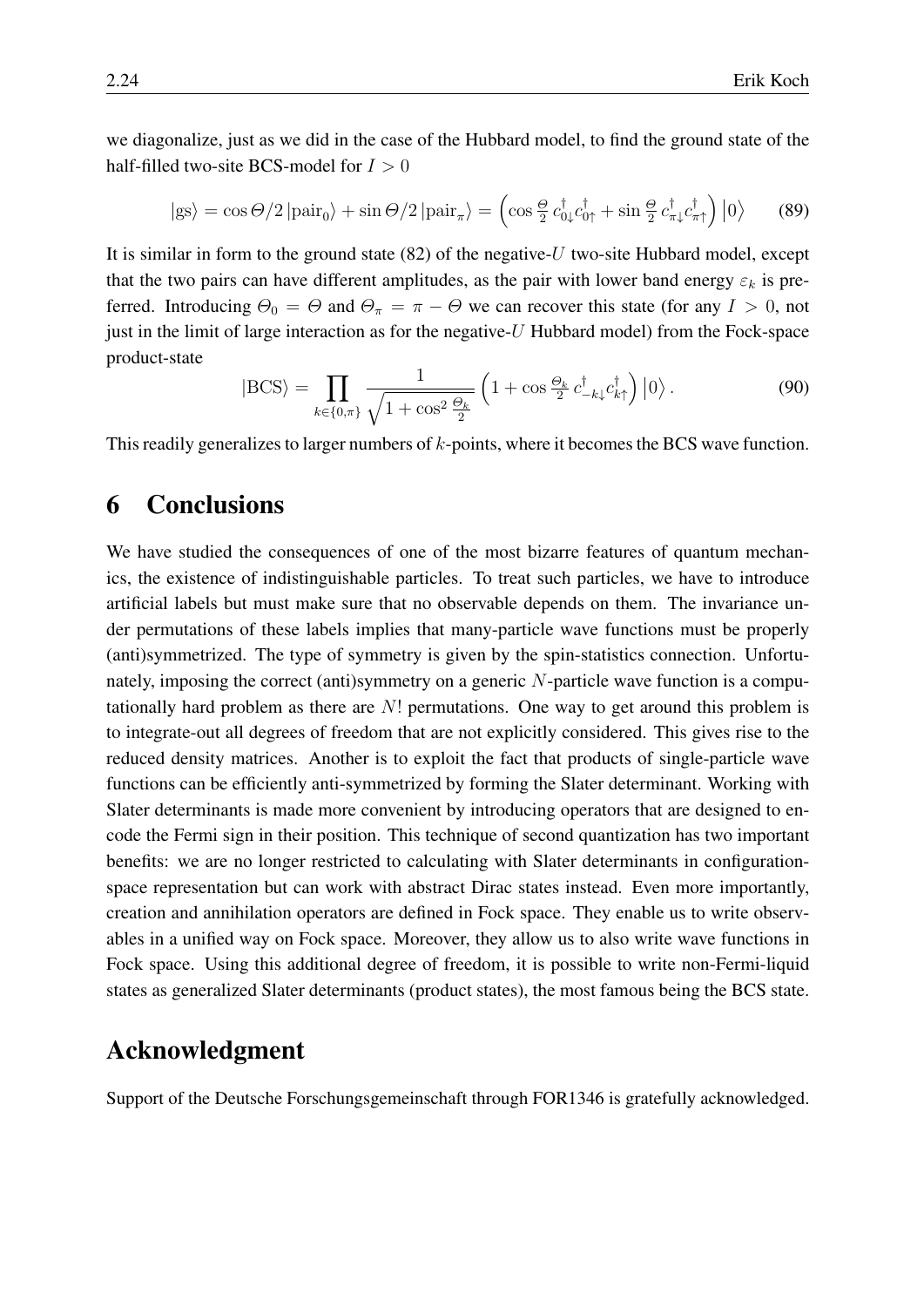### References

- <span id="page-24-0"></span>[1] P. Forrest: *The Identity of Indiscernibles*, in The Stanford Encyclopedia of Philosophy (Winter 2012 Ed.), E.N. Zalta (ed.) <http://plato.stanford.edu/entries/identity-indiscernible/>
- <span id="page-24-1"></span>[2] O. Carnal and J. Mlynek: *Young's Double-Slit Experiment with Atoms*, Phys. Rev. Lett. 66, 2689 (1991)
- <span id="page-24-2"></span>[3] W. Pauli: *The connection between spin and statistics*, Phys. Rev. 58, 715 (1940)
- <span id="page-24-3"></span>[4] R.F. Streater and A.S. Wightman: *PCT, Spin and Statistics, and All That* (Benjamin, New York, 1964)
- <span id="page-24-4"></span>[5] R.P. Feynman: *The reason for antiparticles*, in R. MacKenzie and P. Doust (eds.): *Elementary Particles and the Laws of Physics* (Cambridge University Press, 1987)
- <span id="page-24-5"></span>[6] S. Tomonaga: *The Story of Spin* (University of Chicago Press, 1997)
- <span id="page-24-6"></span>[7] M. Berry and J. Robbins: *Quantum Indistinguishability: Spin-statistics without Relativity or Field Theory?*, in R.C. Hilborn and G.M. Tino (eds.): *Spin-Statistics Connection and Commutation Relations*, AIP Conference Proceedings Vol. 545, pp. 3-13 (2000)
- <span id="page-24-7"></span>[8] J.M. Leinaas and J. Myrheim: *On the theory of identical particles*, Il Nuovo Cimento B 37 1 (1977)
- <span id="page-24-8"></span>[9] D. Ceperley: *Fermion Nodes*, J. Stat. Phys. 63, 1237 (1991)
- <span id="page-24-9"></span>[10] E.H. Lieb and F.Y. Wu: *The one-dimensional Hubbard model*, Physica A 321, 1 (2003)
- <span id="page-24-10"></span>[11] P.-O. Löwdin: *Quantum Theory of Many-Particle Systems I*, Phys. Rev. 97, 1474 (1955)
- <span id="page-24-11"></span>[12] A.J. Coleman and V.I. Yukalov: *Reduced Density Matrices: Coulson's Challenge* (Springer, New York, 2001)
- <span id="page-24-12"></span>[13] P. Gori-Giorgi, F. Sacchetti, and G.B. Bachelet: *Analytic static structure factors and paircorrelation functions for the unpolarized homogeneous electron gas*, Phys. Rev. B 61, 7353 (2000)
- <span id="page-24-13"></span>[14] A.W. Overhauser: *Structure of nuclear matter*, Phys. Rev. Lett. 4, 415 (1960)
- <span id="page-24-14"></span>[15] E. Koch: *Exchange Mechanisms*, in [\[21\]](#page-25-3)
- <span id="page-24-15"></span>[16] P.M.A. Dirac: *The Quantum Theory of Emission and Absorbtion of Radiation*, Proc. Roy. Soc. A 114, 243 (1927)
- <span id="page-24-16"></span>[17] P. Jordan and O. Klein: *Zum Mehrkörperproblem in der Quantenmechanik*, Z. Physik 45, 751 (1927)